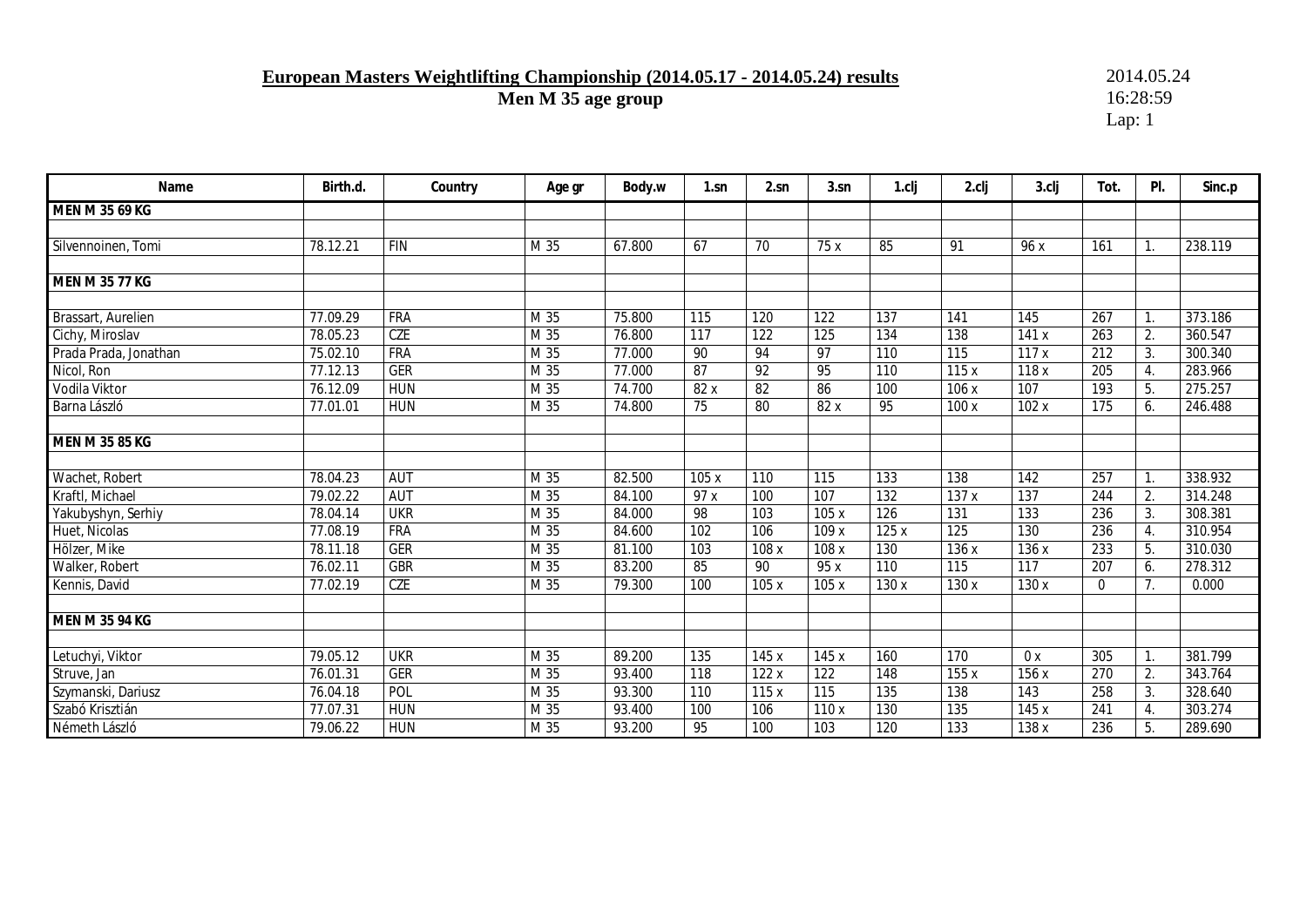### **European Masters Weightlifting Championship (2014.05.17 - 2014.05.24) results** 2014.05.24<br>Men M 35 age group 16:28:59

**Men M 35 age group** 

Lap: 2

| Name                     | Birth.d. | Country    | Age gr | Body.w  | 1.sn | 2.sn | 3.sn  | 1.clj | 2.clj | 3.clj | Tot. | PI.                        | Sinc.p  |
|--------------------------|----------|------------|--------|---------|------|------|-------|-------|-------|-------|------|----------------------------|---------|
| Zehner, Torsten          | 76.01.21 | <b>GER</b> | M 35   | 92.900  | 90   | 94 x | 94 x  | 115   | 0 x   | 0 x   | 205  | 6.                         | 261.621 |
|                          |          |            |        |         |      |      |       |       |       |       |      |                            |         |
| MEN M 35 105 KG          |          |            |        |         |      |      |       |       |       |       |      |                            |         |
|                          |          |            |        |         |      |      |       |       |       |       |      |                            |         |
| <b>Gyurkovics Ferenc</b> | 79.09.03 | <b>HUN</b> | M 35   | 104.500 | 154  | 161  | 167   | 180   | 192   | 200 x | 359  | $\blacktriangleleft$<br>Ι. | 421.287 |
| Shynkaruk, Yurii         | 76.08.09 | <b>UKR</b> | M 35   | 104.600 | 110  | 115  | 117x  | 135x  | 135   | 140   | 255  | 2.                         | 310.590 |
| Kovács Csaba             | 75.01.05 | <b>HUN</b> | M 35   | 97.300  | 100  | 105  | 108x  | 130   | 135   | 145 x | 240  | 3.                         | 303.648 |
| Meelis, Paur             | 77.02.15 | <b>EST</b> | M 35   | 102.000 | 90   | 97   | 105x  | 130   | 138 x | 138x  | 227  | $\overline{4}$ .           | 275.760 |
| Dolovai Béla             | 75.05.19 | <b>HUN</b> | M 35   | 96.800  | 108  | 113x | 113 x | 112x  | 112   | 0 x   | 220  | 5.                         | 278.938 |
| Dvorak, Richard          | 75.04.09 | <b>AUT</b> | M 35   | 98.300  | 90   | 95x  | 0x    | 105   | 0 x   | 0x    | 195  | 6.                         | 245.720 |
|                          |          |            |        |         |      |      |       |       |       |       |      |                            |         |
| MEN M 35 +105 KG         |          |            |        |         |      |      |       |       |       |       |      |                            |         |
|                          |          |            |        |         |      |      |       |       |       |       |      |                            |         |
| Nadrai József            | 78.03.31 | <b>HUN</b> | M 35   | 105.300 | 140  | 146  | 150   | 161   | 165   | 170   | 320  |                            | 379.776 |
| Mórocz Sándor            | 78.10.28 | <b>HUN</b> | M 35   | 122.700 | 115  | 121  | 126   | 150   | 157   | 161x  | 283  | 2.                         | 321.035 |
| Kuningas, Erik           | 77.06.08 | <b>EST</b> | M 35   | 116.200 | 115  | 120  | 125x  | 150   | 156   | 163x  | 276  | 3.                         | 321.374 |
| Hoda, Hans               | 76.01.04 | AUT        | M 35   | 116.600 | 95   | 100  | 105 x | 115   | 120 x | 121x  | 215  | $\overline{4}$ .           | 253.055 |

**Men M 35 sinclair/1.: 421.287 point - Gyurkovics Ferenc Men M 35 sinclair/2.: 381.799 point - Letuchyi, Viktor Men M 35 sinclair/3.: 379.776 point - Nadrai József**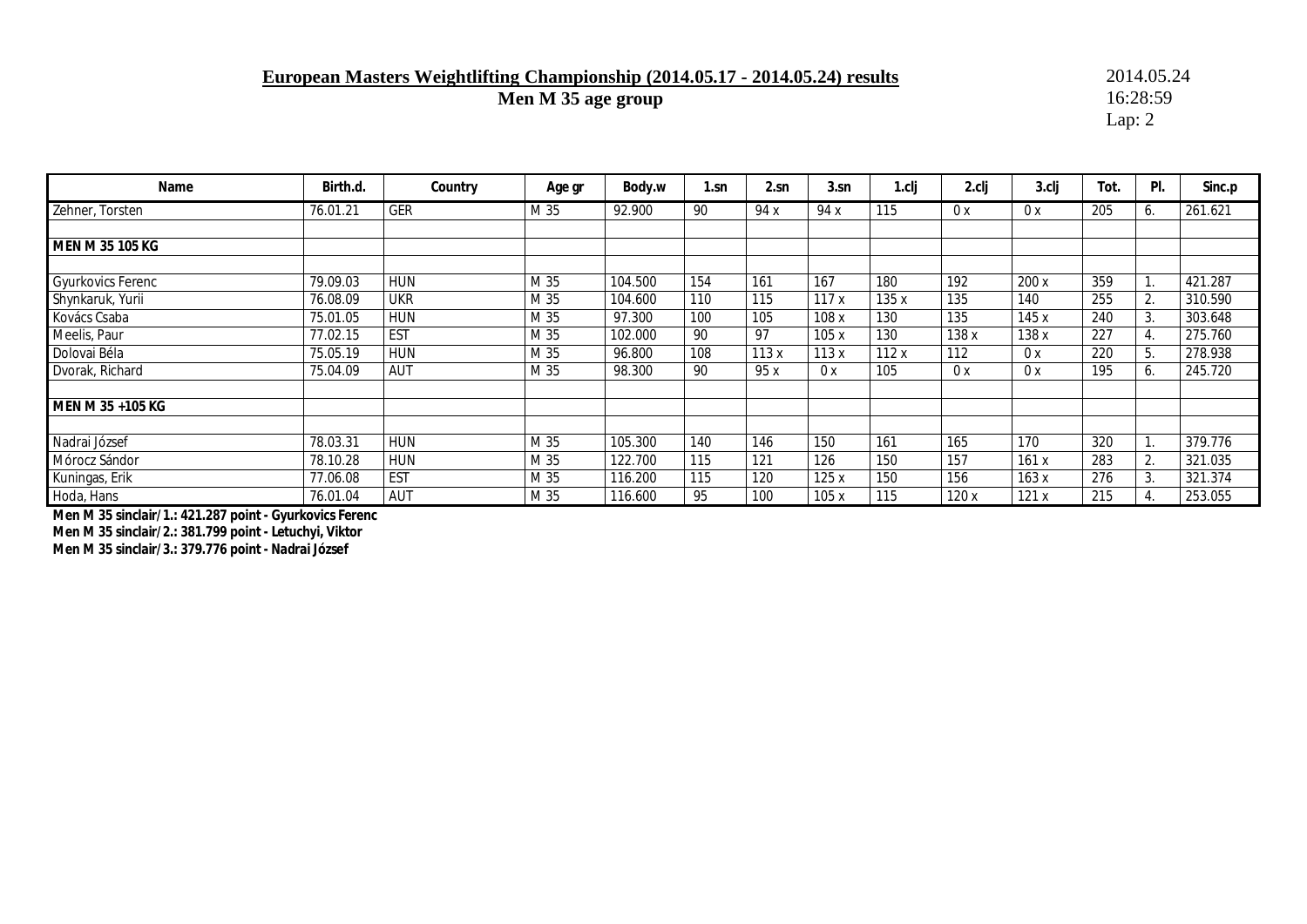## **European Masters Weightlifting Championship (2014.05.17 - 2014.05.24) results** 2014.05.24<br>Men M 40 age group 16:28:59

**Men M 40 age group** 

| Name                      | Birth.d. | Country    | Age gr | Body.w | 1.sn            | 2.sn  | 3.sn | 1.cli            | 2.clj | 3.clj | Tot. | PI. | Sinc.p  |
|---------------------------|----------|------------|--------|--------|-----------------|-------|------|------------------|-------|-------|------|-----|---------|
| MEN M 40 62 KG            |          |            |        |        |                 |       |      |                  |       |       |      |     |         |
|                           |          |            |        |        |                 |       |      |                  |       |       |      |     |         |
| Papp Péter                | 73.07.16 | <b>HUN</b> | M 40   | 58.700 | 75              | 80    | 83   | 95               | 100x  | 100   | 183  |     | 315.968 |
| Beck, Mark                | 70.09.23 | <b>GBR</b> | M 40   | 62.000 | 75              | 80 x  | 80 x | 97               | 102   | 109x  | 177  | 2.  | 302.829 |
| Mascheroni, Alberto       | 70.10.22 | <b>ITA</b> | M 40   | 61.500 | 55              | 59x   | 59x  | 75               | 81x   | 81 x  | 130  | 3.  | 223.717 |
| MEN M 40 69 KG            |          |            |        |        |                 |       |      |                  |       |       |      |     |         |
| Kecskés Zoltán            | 74.07.14 | <b>HUN</b> | M 40   | 68.200 | 95              | 100   | 103  | 120              | 125   | 130   | 233  |     | 358.750 |
| Marcellino, Franco        | 70.12.30 | <b>ITA</b> | M 40   | 67.400 | 82 x            | 82    | 86   | 110              | 116   | 121x  | 202  | 2.  | 326.392 |
| Zähle, Frank              | 71.05.11 | <b>GER</b> | M 40   | 67.700 | $\overline{82}$ | 86    | 89x  | 101              | 105   | 108 x | 191  | 3.  | 304.339 |
| <b>Bernthaller Ferenc</b> | 71.03.03 | <b>HUN</b> | M 40   | 68.800 | 80              | 85 x  | 85 x | 100              | 105x  | 105   | 185  | 4.  | 291.727 |
| Lakatos Béla              | 73.08.08 | <b>HUN</b> | M 40   | 67.500 | 78              | 82    | 83   | 100x             | 100 x | 100   | 183  | 5.  | 286.413 |
| Guerrero, Manuel          | 74.04.25 | <b>ESP</b> | M 40   | 67.900 | 65              | 72 x  | 72   | 80               | 88    | 95 x  | 160  | 6.  | 247.056 |
| <b>MEN M 40 77 KG</b>     |          |            |        |        |                 |       |      |                  |       |       |      |     |         |
| Nagy Noel                 | 70.01.14 | <b>HUN</b> | M 40   | 76.300 | 105             | 115   | 120  | 135              | 148 x | 159 x | 255  |     | 381.863 |
| Ullmann, Stefan           | 70.05.07 | <b>GER</b> | M 40   | 76.800 | 95              | 100   | 103x | $\overline{115}$ | 122   | 130   | 230  | 2.  | 343.137 |
| Rudnichenko, Volodymyr    | 73.12.15 | <b>UKR</b> | M 40   | 73.000 | 83              | 85    | 87 x | 105              | 108   | 110   | 195  | 3.  | 290.550 |
| Machleit, Christian       | 74.05.12 | <b>GER</b> | M 40   | 76.300 | 77              | 82    | 86 x | 100              | 106   | 114x  | 188  | 4.  | 270.344 |
| <b>MEN M 40 85 KG</b>     |          |            |        |        |                 |       |      |                  |       |       |      |     |         |
| Mernyó János              | 71.12.13 | <b>HUN</b> | M 40   | 84.700 | 111x            | 111   | 116  | 141              | 146   | 0x    | 262  |     | 366.983 |
| <b>Marton Endre</b>       | 71.08.04 | <b>HUN</b> | M 40   | 84.700 | 110             | 113   | 115  | 136              | 142 x | 142 x | 251  | 2.  | 351.576 |
| Galfinger, Viktor         | 71.08.16 | <b>GER</b> | M 40   | 84.500 | 105             | 110   | 115  | 135              | 140 x | 145 x | 250  | 3.  | 350.575 |
| Szabó Tamás               | 71.06.13 | <b>HUN</b> | M 40   | 84.200 | 110             | 115x  | 120x | 130              | 136 x | 136   | 246  | 4.  | 345.581 |
| Filimonau, Aliaksandr     | 70.08.06 | <b>BLR</b> | M 40   | 83.600 | 106             | 109 x | 111  | 127              | 131   | 134   | 245  | 5.  | 349.272 |
| Glyzhev, Oleksandr        | 71.12.27 | <b>UKR</b> | M 40   | 84.200 | 90              | 100   | 110  | $\overline{127}$ | 136x  | 136x  | 237  | 6.  | 332.938 |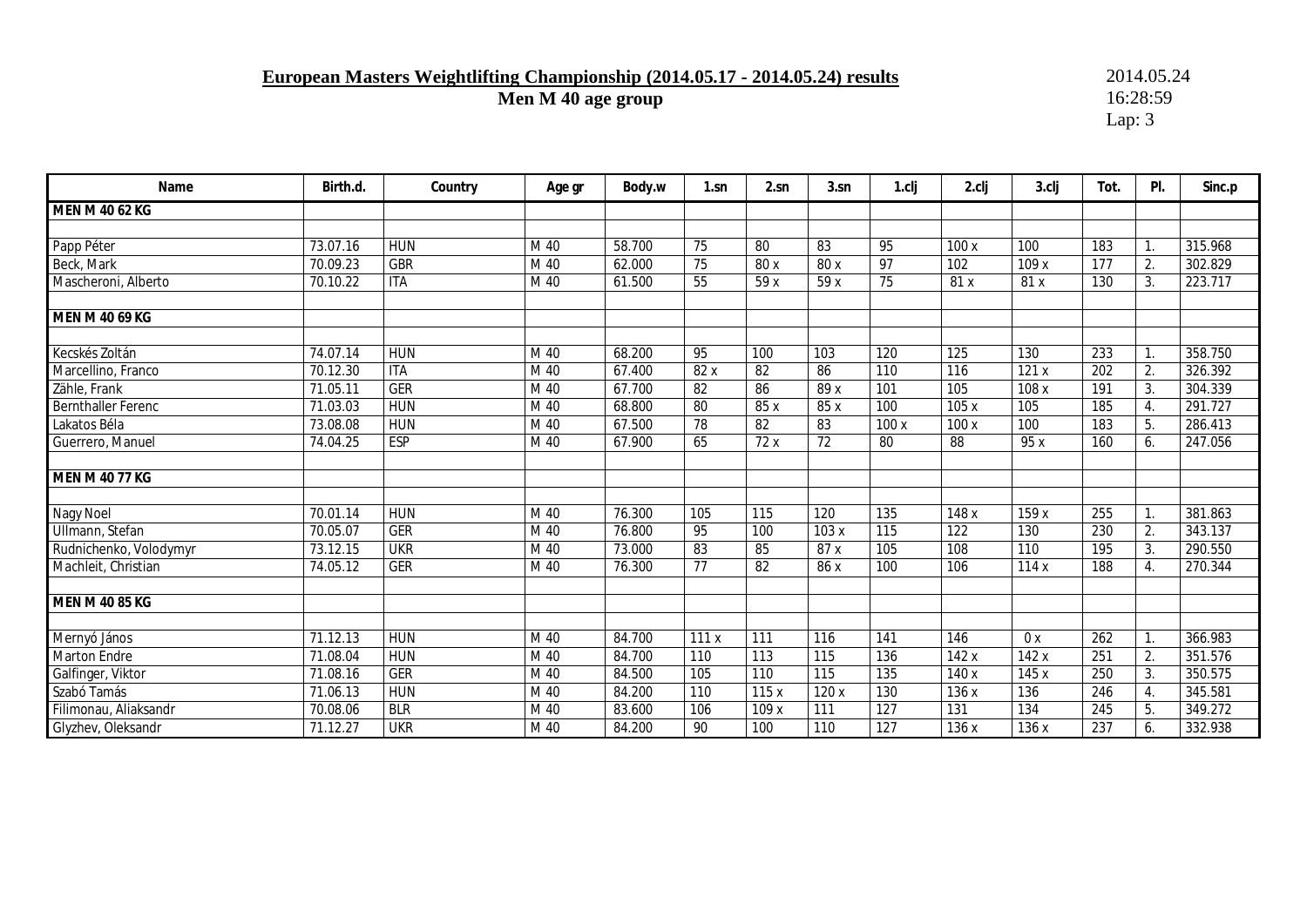### **European Masters Weightlifting Championship (2014.05.17 - 2014.05.24) results** 2014.05.24<br>Men M 40 age group 16:28:59

**Men M 40 age group** 

Lap: 4

| Name                       | Birth.d. | Country    | Age gr | Body.w  | $1 \, \text{sn}$ | 2.sn | 3.sn             | 1.cli            | 2.clj | 3.clj | Tot.         | PI.              | Sinc.p  |
|----------------------------|----------|------------|--------|---------|------------------|------|------------------|------------------|-------|-------|--------------|------------------|---------|
| Moro, Wilfrid              | 72.03.17 | <b>FRA</b> | M 40   | 84.900  | 88               | 91x  | 91               | 107              | 114   | 116x  | 205          | 7.               | 283.864 |
| Ifangousine, Jean-Philippe | 70.07.20 | <b>FRA</b> | M 40   | 83.900  | 80               | 85 x | 0x               | 100              | 105   | 110x  | 185          | 8.               | 263.255 |
| Neitzel, Yves              | 70.01.12 | <b>GER</b> | M 40   | 84.700  | 95               | 100x | 100x             | 0x               | 0x    | 0x    | $\mathbf 0$  |                  | 0.000   |
|                            |          |            |        |         |                  |      |                  |                  |       |       |              |                  |         |
| <b>MEN M 40 94 KG</b>      |          |            |        |         |                  |      |                  |                  |       |       |              |                  |         |
|                            |          | <b>EST</b> |        |         | 104              |      |                  |                  |       |       |              |                  |         |
| Hilemae, Jaanus            | 74.06.24 |            | M 40   | 93.800  |                  | 109  | 112              | 135              | 139   | 153 x | 251          | $\mathbf{1}$ .   | 325.597 |
| Bakó Attila                | 70.12.15 | <b>HUN</b> | M 40   | 92.800  | 110              | 113  | 115              | 130              | 135   | 138 x | 250          | 2.               | 339.275 |
| Gassmann, Michael          | 70.08.03 | <b>GER</b> | M 40   | 93.000  | 107              | 112x | 112x             | 130              | 135   | 144x  | 242          | 3.               | 328.104 |
| Meinhardt-Heib, Alexander  | 71.12.18 | <b>GER</b> | M 40   | 93.900  | 102              | 106  | 108 x            | 125              | 130   | 137 x | 236          | $\overline{4}$ . | 315.154 |
| Csepeli Zsolt              | 72.05.23 | <b>HUN</b> | M 40   | 93.300  | 95               | 97 x | 98 x             | $\overline{110}$ | 0x    | 0x    | 205          | 5.               | 271.687 |
| Szilágyi József            | 71.05.19 | <b>HUN</b> | M 40   | 87.100  | 110              | 0x   | 0x               | 0x               | 0x    | 0x    | $\mathbf{0}$ |                  | 0.000   |
| <b>MEN M 40 105 KG</b>     |          |            |        |         |                  |      |                  |                  |       |       |              |                  |         |
| Rosengart, Oliver          | 71.04.05 | <b>GER</b> | M 40   | 104.200 | 115              | 120  | 125              | 135              | 0x    | 0x    | 260          |                  | 333.346 |
| Anne, Cyrille              | 73.03.17 | <b>FRA</b> | M 40   | 95.100  | 90               | 95   | 100x             | 115              | 120   | 125   | 220          | 2.               | 286.462 |
| Hal, Mykhaylo              | 71.09.19 | <b>UKR</b> | M 40   | 104.200 | 140              | 153x | 0x               | 175 x            | 0x    | 0x    | $\mathbf{0}$ | 3.               | 0.000   |
| MEN M 40 +105 KG           |          |            |        |         |                  |      |                  |                  |       |       |              |                  |         |
|                            |          |            |        |         |                  |      |                  |                  |       |       |              |                  |         |
| Sushchak, Vladimir         | 72.09.25 | RUS        | M 40   | 136.200 | 151              | 160  | $\overline{167}$ | $\overline{175}$ | 184   | 193 x | 351          |                  | 415.128 |
| Török Péter                | 73.12.19 | <b>HUN</b> | M 40   | 107.200 | 115x             | 115  | 120              | 130              | 140   | 148   | 268          | 2.               | 333.553 |
| Trnka, Roland              | 72.05.29 | AUT        | M 40   | 133.900 | 97               | 102  | 106              | 125              | 132   | 140 x | 238          | 3.               | 282.316 |
| Rugiero, Coco              | 70.04.16 | <b>ITA</b> | M 40   | 118.100 | 87               | 91 x | 91               | 116              | 122   | 128   | 219          | 4.               | 273.027 |

**Men M 40 sinclair/1.: 415.128 point - Sushchak, Vladimir** 

**Men M 40 sinclair/2.: 381.863 point - Nagy Noel** 

**Men M 40 sinclair/3.: 366.983 point - Mernyó János**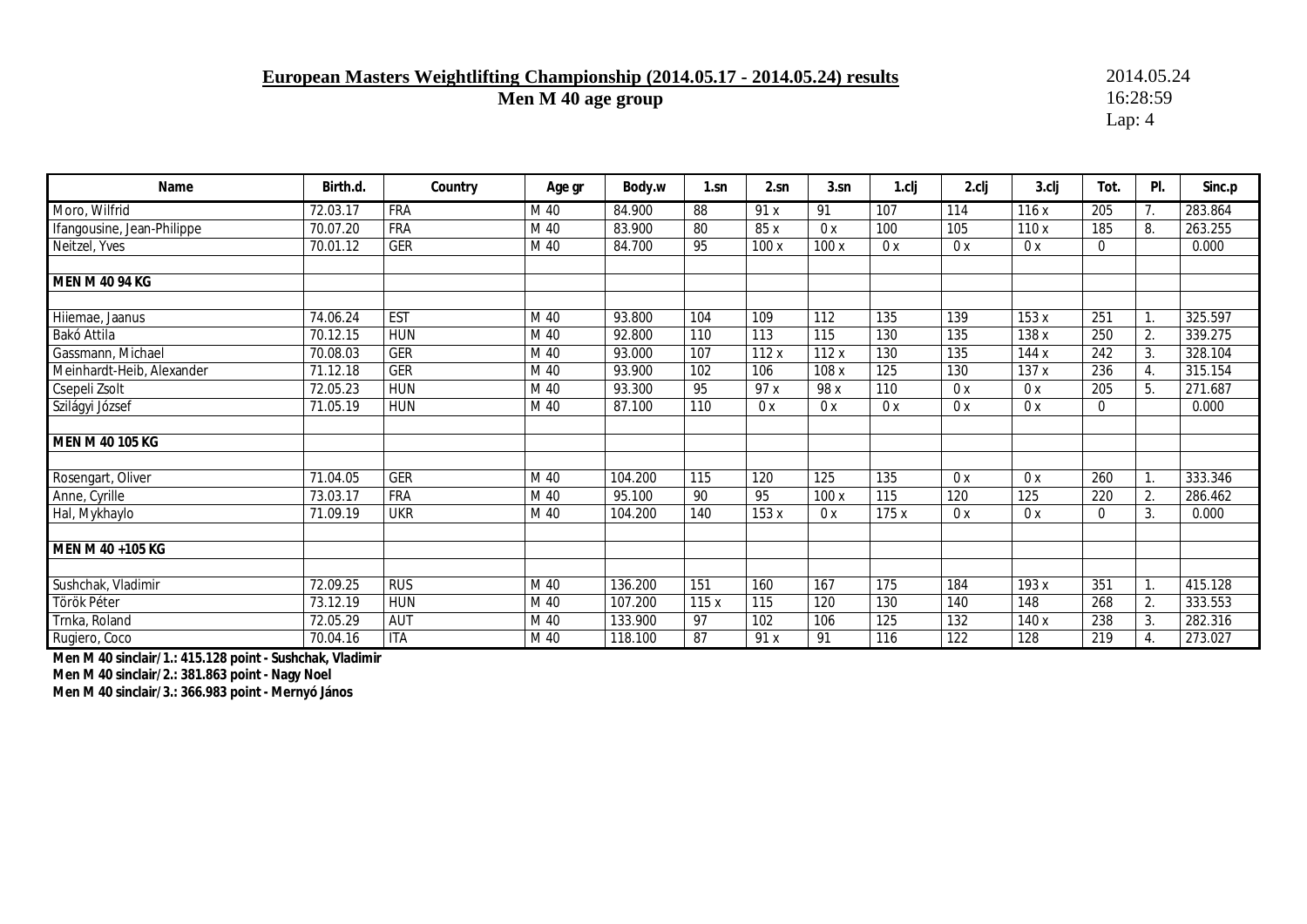# **European Masters Weightlifting Championship (2014.05.17 - 2014.05.24) results** 2014.05.24<br>Men M 45 age group 16:28:59

**Men M 45 age group** 

| Name                  | Birth.d. | Country    | Age gr | Body.w | 1.sn            | 2.sn            | 3.sn            | 1.clj            | 2.clj            | 3.clj | Tot.             | PI.            | Sinc.p  |
|-----------------------|----------|------------|--------|--------|-----------------|-----------------|-----------------|------------------|------------------|-------|------------------|----------------|---------|
| MEN M 45 56 KG        |          |            |        |        |                 |                 |                 |                  |                  |       |                  |                |         |
|                       |          |            |        |        |                 |                 |                 |                  |                  |       |                  |                |         |
| Farfan, Josue         | 68.11.24 | ESP        | M 45   | 55.400 | 90 x            | 90 x            | 90 x            | 0x               | 0x               | 0x    | $\mathbf 0$      |                | 0.000   |
| <b>MEN M 45 62 KG</b> |          |            |        |        |                 |                 |                 |                  |                  |       |                  |                |         |
|                       |          |            |        |        |                 |                 |                 |                  |                  |       |                  |                |         |
| Robert, Frederic      | 68.04.14 | <b>FRA</b> | M 45   | 60.600 | 55              | 60              | 70              | 70               | 80               | 90    | 160              | $\mathbf{1}$ . | 283.936 |
| <b>MEN M 45 69 KG</b> |          |            |        |        |                 |                 |                 |                  |                  |       |                  |                |         |
| Rüdiger, Rene         | 67.03.25 | <b>GER</b> | M 45   | 68.900 | 90              | 95              | 98              | 115              | 120              | 125   | 223              | $\mathbf{1}$ . | 365.430 |
| Janicek, Peter        | 69.12.31 | <b>SVK</b> | M 45   | 67.200 | $\overline{92}$ | 96x             | 96x             | 110              | 116x             | 116   | 208              | 2.             | 340.163 |
| Svyshcho, Mykhailo    | 68.08.13 | <b>UKR</b> | M 45   | 68.200 | 80x             | $\overline{80}$ | 82x             | 95               | 98               | 105 x | $\overline{178}$ | 3.             | 291.208 |
| Beuthling, Volker     | 65.11.07 | <b>GER</b> | M 45   | 68.400 | 78 x            | 78              | 82 x            | 95               | 98 x             | 98 x  | 173              | 4.             | 288.806 |
| <b>MEN M 45 77 KG</b> |          |            |        |        |                 |                 |                 |                  |                  |       |                  |                |         |
|                       |          |            |        |        |                 |                 |                 |                  |                  |       |                  |                |         |
| Mannironi, Sergio     | 67.04.17 | <b>ITA</b> | M 45   | 76.900 | 105             | 110             | 0x              | 130              | 140              | 0x    | 250              | $\mathbf{1}$ . | 383.425 |
| Jakulis, Gintaras     | 67.10.17 | <b>LTU</b> | M 45   | 76.100 | $\overline{92}$ | 97              | 100             | $\overline{118}$ | $\overline{125}$ | 0x    | $\overline{225}$ | 2.             | 347.130 |
| Hosmanek, Petr        | 68.12.22 | <b>AUT</b> | M 45   | 75.500 | 75              | 80              | $\overline{83}$ | 95               | 100              | 105   | 188              | 3.             | 288.975 |
| <b>MEN M 45 85 KG</b> |          |            |        |        |                 |                 |                 |                  |                  |       |                  |                |         |
| Ferenczi József       | 69.08.04 | <b>HUN</b> | M 45   | 83.600 | 90              | 94              | 96              | $\overline{112}$ | 117              | 0x    | $\overline{213}$ | $\mathbf{1}$ . | 306.720 |
| Machleit, Mario       | 68.05.23 | <b>GER</b> | M 45   | 83.700 | 90              | 95              | 98              | 110 x            | 110              | 115x  | 208              | 2.             | 302.349 |
| Cherigie, Xavier      | 66.10.10 | <b>FRA</b> | M 45   | 83.300 | 83              | 88 x            | 88              | 100              | 105              | 110x  | 193              | 3.             | 285.659 |
| Malin, Jari           | 67.05.21 | <b>FIN</b> | M 45   | 83.100 | 70              | 75              | 82x             | 90               | 95 x             | 100x  | 165              | 4.             | 242.715 |
| Rättyä, Keijo         | 68.11.18 | <b>FIN</b> | M 45   | 84.100 | 93              | 96x             | 96 x            | 116x             | 116x             | 116x  | $\mathbf 0$      | 5.             | 0.000   |
| <b>MEN M 45 94 KG</b> |          |            |        |        |                 |                 |                 |                  |                  |       |                  |                |         |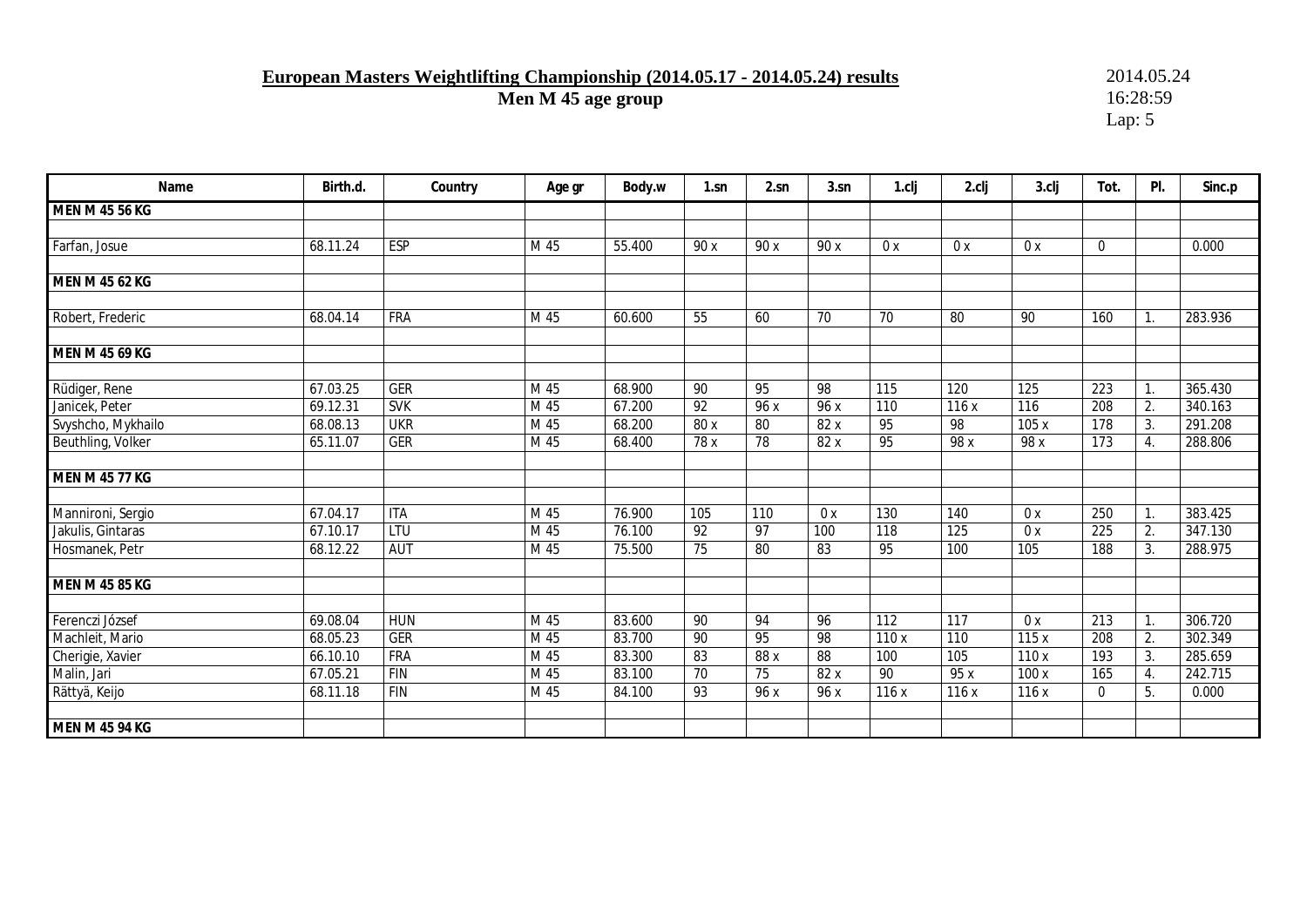### **European Masters Weightlifting Championship (2014.05.17 - 2014.05.24) results** 2014.05.24<br>Men M 45 age group 16:28:59

**Men M 45 age group** 

Lap: 6

| Name               | Birth.d. | Country    | Age gr | Body.w  | 1.sn            | 2.sn  | 3.sn             | 1.cli             | 2.clj            | 3.clj | Tot.             | PI. | Sinc.p  |
|--------------------|----------|------------|--------|---------|-----------------|-------|------------------|-------------------|------------------|-------|------------------|-----|---------|
|                    |          |            |        |         |                 |       |                  |                   |                  |       |                  |     |         |
| Kabbe, Jens        | 67.06.25 | <b>GER</b> | M 45   | 93.400  | 106             | 111   | 115x             | 135               | 142              | 144   | 255              |     | 355.011 |
| Ondrejka, Lubomir  | 68.02.08 | <b>SVK</b> | M 45   | 89.700  | 107             | 110   | 112              | 136               | 139              | 141   | 253              | 2.  | 355.667 |
| Treier, Urmas      | 69.12.11 | <b>EST</b> | M 45   | 92.600  | 103 x           | 103   | 110              | 134               | 141              | 144 x | 251              | 3.  | 344.422 |
| Helena, Christophe | 68.04.02 | <b>FRA</b> | M 45   | 92.400  | 108             | 113x  | $\overline{113}$ | 130               | 137              | 140 x | 250              | 4.  | 346.825 |
| Budaj, Jozef       | 69.02.28 | <b>CZE</b> | M 45   | 93.000  | 90              | 95x   | 95               | $\overline{115}$  | 120x             | 120x  | $\overline{210}$ | 5.  | 287.616 |
| Bertalan Zoltán    | 66.06.17 | <b>HUN</b> | M 45   | 92.800  | 84              | 89    | 91 x             | 107               | 113              | 115   | 204              | 6.  | 286.906 |
| Nagy, Ladislav     | 69.07.01 | <b>SVK</b> | M 45   | 86.500  | 83              | 88x   | $\overline{88}$  | 105               | 108              | 110   | 198              | 7.  | 280.348 |
| Póti Árpád         | 66.04.23 | <b>HUN</b> | M 45   | 92.600  | 85              | 91 x  | 91 x             | 105x              | 0x               | 0x    | $\mathbf 0$      | 8.  | 0.000   |
|                    |          |            |        |         |                 |       |                  |                   |                  |       |                  |     |         |
| MEN M 45 105 KG    |          |            |        |         |                 |       |                  |                   |                  |       |                  |     |         |
|                    |          |            |        |         |                 |       |                  |                   |                  |       |                  |     |         |
| Martynyuk, Vasyl   | 69.10.03 | <b>UKR</b> | M 45   | 102.700 | 125 x           | 125   | 135 x            | 145               | 0x               | 0x    | 270              |     | 355.428 |
| Lehner, Roman      | 69.08.01 | <b>AUT</b> | M 45   | 104.700 | 110             | 115   | 118 x            | 130               | 135              | 138   | 253              | 2.  | 330.747 |
| Orbán László       | 65.01.01 | <b>HUN</b> | M 45   | 104.600 | 105             | 112x  | 112              | 125               | 133              | 138   | 250              | 3.  | 337.600 |
|                    |          |            |        |         |                 |       |                  |                   |                  |       |                  |     |         |
| MEN M 45 +105 KG   |          |            |        |         |                 |       |                  |                   |                  |       |                  |     |         |
|                    |          |            |        |         |                 |       |                  |                   |                  |       |                  |     |         |
| Nikitin, Aleksey   | 67.02.28 | <b>RUS</b> | M 45   | 111.100 | 118             | 123   | 126              | 140               | 145              | 148   | 274              |     | 357.680 |
| Platonov, Andrej   | 68.03.21 | LTU        | M 45   | 111.700 | 115x            | 117   | 122x             | 140               | 150 x            | 0x    | 257              | 2.  | 332.173 |
| Braun, Jürgen      | 66.09.02 | <b>GER</b> | M 45   | 144.600 | 100             | 104   | 106 x            | 135               | 140 x            | 140   | 244              | 3.  | 302.780 |
| Buschan, Ralf      | 65.04.14 | <b>GER</b> | M 45   | 116.800 | $\overline{97}$ | 102   | 105x             | $\overline{130}$  | 135              | 137x  | 237              | 4.  | 309.119 |
| Richter, Thorsten  | 68.06.07 | <b>GER</b> | M 45   | 108.400 | 100             | 105   | 110x             | 120x              | $\overline{125}$ | 130   | 235              | 5.  | 306.652 |
| Vira Tamás         | 67.08.26 | <b>HUN</b> | M 45   | 127.900 | 95              | 100   | 105              | $\overline{120x}$ | $\overline{122}$ | 126x  | 227              | 6.  | 285.566 |
| Magát János        | 66.06.13 | <b>HUN</b> | M 45   | 136.500 | 103 x           | 103   | 107x             | $\overline{117}$  | 122              | 127x  | 225              | 7.  | 281.610 |
| Dabek, Wojeciech   | 65.01.01 | POL        | M 45   | 105.100 | 90              | 95    | 100x             | 110               | 115              | 118x  | 210              | 8.  | 283.101 |
| Andersson, Robert  | 68.09.20 | <b>SWE</b> | M 45   | 111.200 | 90              | 95x   | 96 x             | 110               | 116              | 121x  | 206              | 9.  | 266.626 |
| Szabo, Frantisek   | 65.08.22 | <b>SVK</b> | M 45   | 109.300 | 106 x           | 106 x | 0x               | 0x                | 0x               | 0x    | $\Omega$         |     | 0.000   |

**Men M 45 sinclair/1.: 383.425 point - Mannironi, Sergio Men M 45 sinclair/2.: 365.430 point - Rüdiger, Rene Men M 45 sinclair/3.: 357.680 point - Nikitin, Aleksey**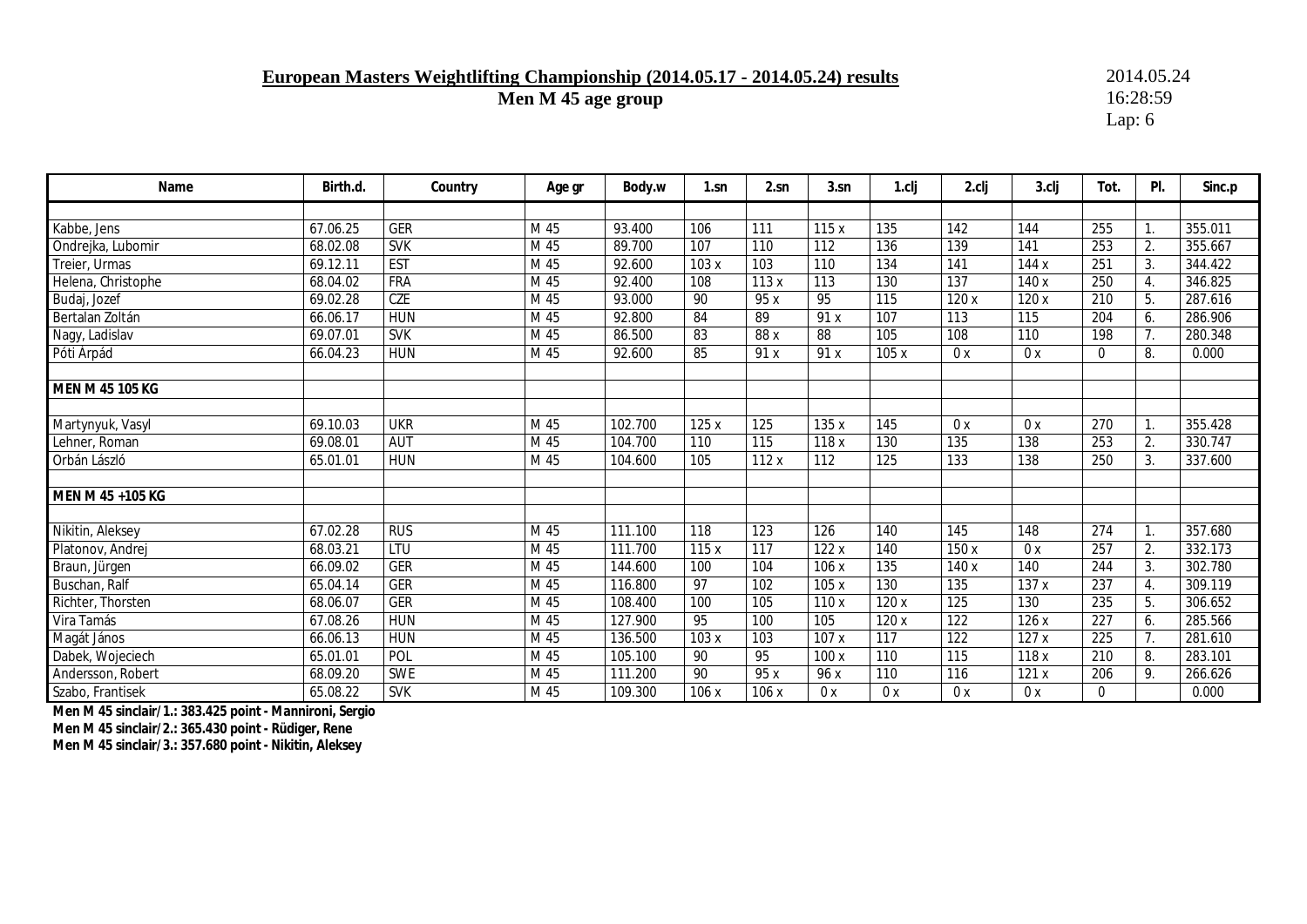# **European Masters Weightlifting Championship (2014.05.17 - 2014.05.24) results** 2014.05.24<br>Men M 50 age group 16:28:59

**Men M 50 age group** 

| Name                     | Birth.d. | Country    | Age gr | Body.w | $1$ .sn         | 2.sn            | 3.sn             | 1.cli           | 2.clj            | $3$ .clj | Tot. | PI. | Sinc.p  |
|--------------------------|----------|------------|--------|--------|-----------------|-----------------|------------------|-----------------|------------------|----------|------|-----|---------|
| MEN M 50 62 KG           |          |            |        |        |                 |                 |                  |                 |                  |          |      |     |         |
|                          |          |            |        |        |                 |                 |                  |                 |                  |          |      |     |         |
| Wagner, Andreas          | 62.08.29 | <b>GER</b> | M 50   | 61.900 | 75              | 78              | 80               | 100             | 105              | 110x     | 185  | 1.  | 340.456 |
| Novelo, Joao             | 60.01.20 | POR        | M 50   | 61.500 | 70              | 75 x            | 75 x             | 90              | 94               | 100x     | 164  | 2.  | 314.667 |
| Helin, Harri             | 64.04.05 | <b>FIN</b> | M 50   | 61.900 | 65              | 70              | 73 x             | 90              | 93 x             | 95 x     | 160  | 3.  | 287.968 |
| Juhász Gábor             | 60.02.10 | <b>HUN</b> | M 50   | 60.500 | 60              | 70              | 74 x             | 80              | 90 x             | 90 x     | 150  | 4.  | 291.240 |
| <b>MEN M 50 69 KG</b>    |          |            |        |        |                 |                 |                  |                 |                  |          |      |     |         |
|                          |          |            |        |        |                 |                 |                  |                 |                  |          |      |     |         |
| Kolar, Petr              | 63.04.05 | <b>CZE</b> | M 50   | 68.700 | 82              | 87              | 90 x             | 105             | 109              | 113x     | 196  | 1.  | 331.828 |
| Juhasz, Ladislav         | 60.11.14 | <b>SVK</b> | M 50   | 67.500 | $\overline{82}$ | 87x             | $\overline{88}$  | 98              | 104x             | 104x     | 186  | 2.  | 334.763 |
| Varga Sándor             | 64.03.05 | <b>HUN</b> | M 50   | 69.000 | 75              | 81 x            | 82 x             | 91              | 98 x             | 98 x     | 166  | 3.  | 277.585 |
| Cardona, Peter           | 64.02.17 | <b>GBR</b> | M 50   | 68.800 | $\overline{70}$ | 73              | $\overline{75}$  | 90              | 95x              | 95 x     | 165  | 4.  | 276.425 |
| Krasovskij, Viktor       | 64.11.23 | LTU        | M 50   | 68.300 | 70              | 76 x            | 76 x             | 90 x            | 90               | 0x       | 160  | 5.  | 269.312 |
| <b>MEN M 50 77 KG</b>    |          |            |        |        |                 |                 |                  |                 |                  |          |      |     |         |
| Burkov, Mykhaylo         | 63.02.19 | <b>UKR</b> | M 50   | 76.300 | 95              | 100             | 102              | 117             | 121x             | 121      | 223  | 1.  | 354.258 |
| Worm, Holger             | 61.09.24 | <b>GER</b> | M 50   | 76.800 | 95              | 100x            | 100              | 115             | 120 x            | 0x       | 215  | 2.  | 350.601 |
| Megaly, Jan              | 63.12.13 | <b>SVK</b> | M 50   | 74.900 | 85              | 90 x            | 90               | 112x            | 116              | 120x     | 206  | 3.  | 330.774 |
| Hornyák József           | 64.05.28 | <b>HUN</b> | M 50   | 74.300 | 85              | 90              | 92               | 105             | 111              | 114x     | 203  | 4.  | 324.374 |
| Teles, Joao              | 61.03.26 | <b>POR</b> | M 50   | 75.400 | 85              | 90 x            | $\overline{90x}$ | 110             | 119 x            | 119x     | 195  | 5.  | 321.341 |
| Marcinkevicius, Vytautas | 63.01.26 | LTU        | M 50   | 76.300 | 80              | 85              | 88x              | 100             | 106              | 111x     | 191  | 6.  | 303.423 |
| Olsson, Kent             | 63.06.03 | <b>SWE</b> | M 50   | 75.000 | $\overline{80}$ | $\overline{84}$ | 87 x             | 102             | 107x             | 107x     | 186  | 7.  | 298.418 |
| Bachmann Béla (v)        | 64.02.23 | <b>HUN</b> | M 50   | 71.100 | 60              | 64              | 66               | $\overline{75}$ | 80               | 83       | 149  | 8.  | 244.494 |
| MEN M 50 85 KG           |          |            |        |        |                 |                 |                  |                 |                  |          |      |     |         |
|                          |          |            |        |        |                 |                 |                  |                 |                  |          |      |     |         |
| Becvar, Ludek            | 64.06.19 | CZE        | M 50   | 84.300 | 117             | 120             | 0 x              | 125             | 135              | 0x       | 255  |     | 380.358 |
| Rosanics Péter dr.       | 64.06.01 | <b>HUN</b> | M 50   | 83.400 | 95              | 100             | 103              | 125             | $\overline{128}$ | 130x     | 231  | 2.  | 346.431 |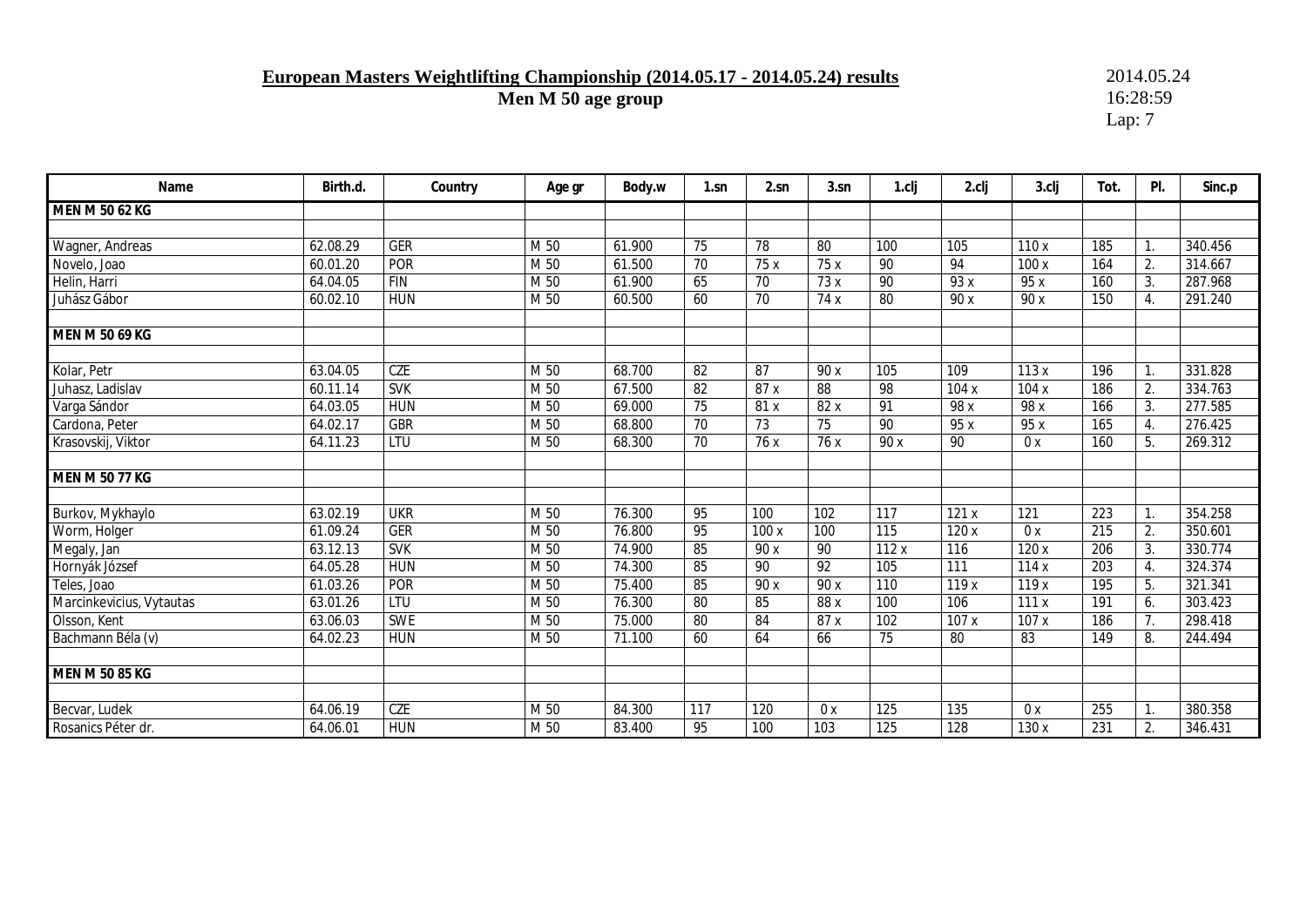## **European Masters Weightlifting Championship (2014.05.17 - 2014.05.24) results** 2014.05.24<br>Men M 50 age group 16:28:59

**Men M 50 age group** 

| Name                   | Birth.d. | Country    | Age gr | Body.w  | 1.sn            | 2.sn            | 3.sn             | 1.cli             | 2.clj             | 3.clj | Tot.             | PI.              | Sinc.p  |
|------------------------|----------|------------|--------|---------|-----------------|-----------------|------------------|-------------------|-------------------|-------|------------------|------------------|---------|
| Zitouni, Fares         | 64.01.15 | <b>FRA</b> | M 50   | 84.800  | 100             | 105 x           | 105 x            | 120x              | 120x              | 125   | 225              | 3.               | 334.620 |
| Aliaksashyn, Vadzim    | 63.07.18 | <b>BLR</b> | M 50   | 84.600  | 90              | 95 x            | 95 x             | 130 x             | 130 x             | 130   | 220              | 4.               | 330.726 |
| Gebhard, Uwe           | 60.09.10 | <b>GER</b> | M 50   | 83.700  | $\overline{75}$ | $\overline{80}$ | 85 x             | 110               | 115x              | 115   | 195              | 5.               | 309.758 |
| Hrusovsky, Igor        | 64.05.28 | <b>SVK</b> | M 50   | 83.900  | 80 x            | 82 x            | 82               | 98                | 102               | 106 x | 184              | 6.               | 275.098 |
|                        |          |            |        |         |                 |                 |                  |                   |                   |       |                  |                  |         |
| <b>MEN M 50 94 KG</b>  |          |            |        |         |                 |                 |                  |                   |                   |       |                  |                  |         |
|                        |          |            |        |         |                 |                 |                  |                   |                   |       |                  |                  |         |
| Patasi, Oskar          | 60.01.18 | <b>SVK</b> | M 50   | 91.700  | 100             | 104             | 106x             | 127               | 133               | 136 x | 237              |                  | 360.501 |
| Frade, Antonio         | 64.09.29 | <b>POR</b> | M 50   | 93.300  | 96x             | 96              | 101x             | 120               | $\overline{127}$  | 0x    | $\overline{223}$ | 2.               | 317.240 |
| Báder Róbert           | 61.12.24 | <b>HUN</b> | M 50   | 93.300  | 85              | 90              | 93 x             | 105               | 110               | 115   | 205              | 3.               | 303.359 |
| Hlyvy, Vasyl           | 61.03.06 | <b>UKR</b> | M 50   | 93.100  | $\overline{80}$ | 87x             | 87x              | 100               | 105               | 110   | 190              | $\overline{4}$ . | 281.428 |
| Nagy Gyula             | 62.09.17 | <b>HUN</b> | M 50   | 92.300  | $\overline{74}$ | $\overline{78}$ | 81               | 94                | 99                | 101   | 182              | 5.               | 265.993 |
| Preißner, Roland       | 62.10.22 | <b>GER</b> | M 50   | 91.400  | $\overline{80}$ | 85x             | 85x              | 100x              | 100x              | 101   | 181              | 6.               | 265.690 |
| Jerome, Jean Yves      | 60.06.20 | <b>FRA</b> | M 50   | 91.100  | 72              | 76              | 78x              | 93                | 96                | 98    | 174              | 7.               | 265.437 |
| Strelbytskyi, Vasyl    | 62.02.03 | <b>UKR</b> | M 50   | 87.500  | 100 x           | 100 x           | 100x             | 0x                | 0x                | 0x    | $\mathbf 0$      |                  | 0.000   |
|                        |          |            |        |         |                 |                 |                  |                   |                   |       |                  |                  |         |
| <b>MEN M 50 105 KG</b> |          |            |        |         |                 |                 |                  |                   |                   |       |                  |                  |         |
|                        |          |            |        |         |                 |                 |                  |                   |                   |       |                  |                  |         |
| Mezei, Tibor           | 62.07.03 | <b>SVK</b> | M 50   | 104.900 | 120             | 125x            | 125x             | 140 x             | 140 x             | 140   | 260              |                  | 361.270 |
| Hirvonen, Jari         | 63.08.27 | <b>FIN</b> | M 50   | 103.900 | 115x            | 115x            | $\overline{117}$ | 125               | 130 x             | 130 x | 242              | 2.               | 333.161 |
| Krasovski, Stanislav   | 61.02.08 | <b>BLR</b> | M 50   | 94.600  | 95 x            | 100 x           | 100              | 121               | 124               | 127   | 227              | 3.               | 333.940 |
| Schinhan, Roman        | 64.06.16 | <b>AUT</b> | M 50   | 104.400 | 100             | 105 x           | 105x             | $\overline{122x}$ | $\overline{123}$  | 127x  | 223              | 4.               | 303.548 |
| Schulze, Frank         | 61.10.01 | <b>GER</b> | M 50   | 97.500  | 95x             | 96              | 101              | 116               | $\overline{121x}$ | 122x  | 217              | 5.               | 315.301 |
| Battaglia, Eric        | 62.05.27 | <b>MON</b> | M 50   | 103.100 | 88              | 93              | 95 x             | 100               | 105               | 110 x | 198              | 6.               | 276.824 |
| Lackner, Hubert        | 61.04.10 | <b>AUT</b> | M 50   | 103.300 | $\overline{75}$ | 83x             | 83               | 100               | 110               | 116x  | 193              | 7 <sub>1</sub>   | 274.311 |
| Császár Tibor          | 63.07.14 | <b>HUN</b> | M 50   | 97.200  | 75              | 78              | 80               | 0x                | 0x                | 0x    | $\mathbf{0}$     |                  | 0.000   |
| MEN M 50 +105 KG       |          |            |        |         |                 |                 |                  |                   |                   |       |                  |                  |         |
| Yahnish, Leanid        | 64.08.27 | <b>BLR</b> | M 50   | 116.800 | 120             | 125             | 130              | 137               | 142               | 145   | 275              |                  | 361.295 |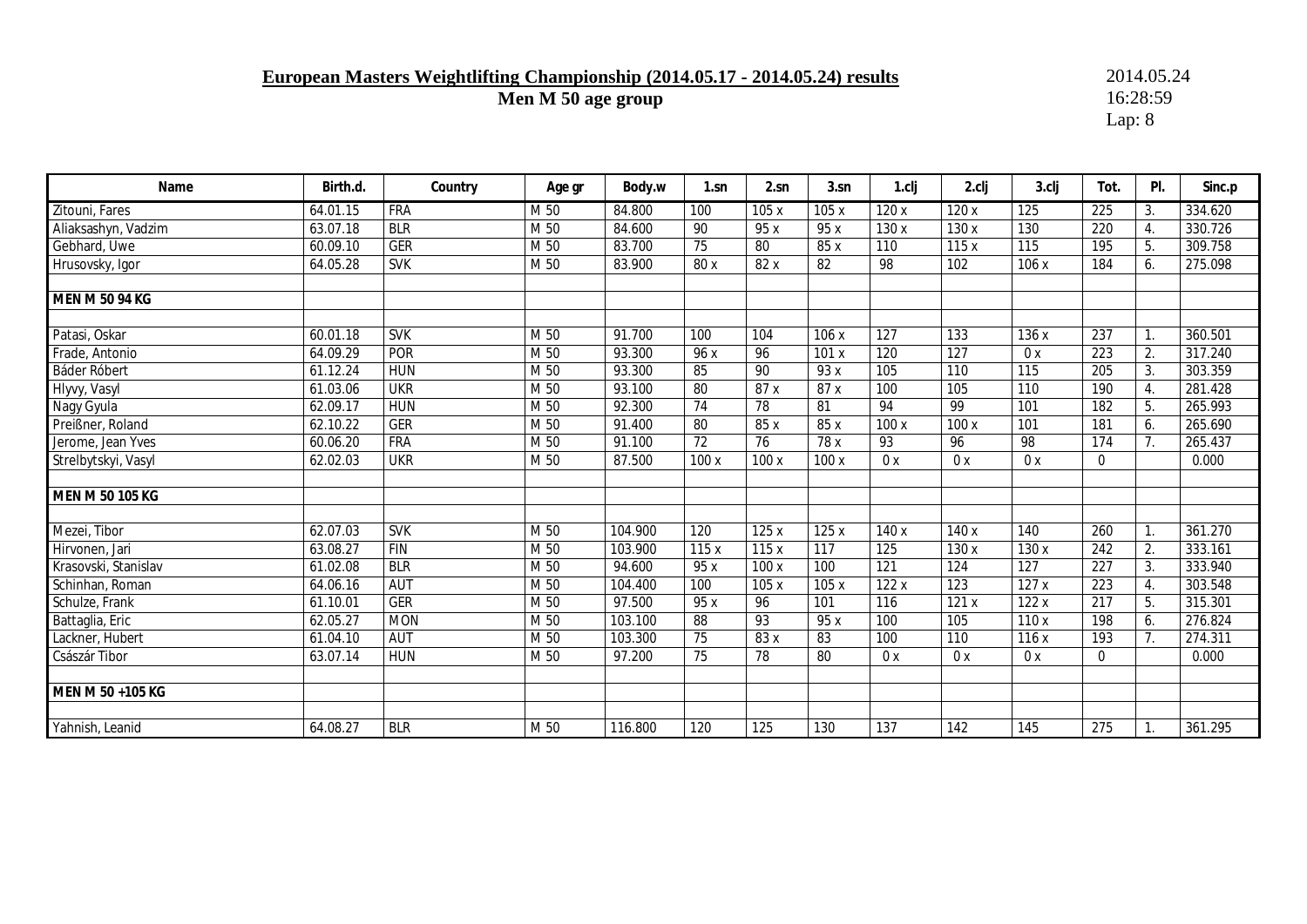**European Masters Weightlifting Championship (2014.05.17 - 2014.05.24) results** 2014.05.24<br>Men M 50 age group 16:28:59

**Men M 50 age group** 

Lap: 9

| Name                  | Birth.d. | Country    | Age gr | Body.w  | 1.sn | 2.sn                | 3.sn                | 1.c1         | $2. c1$ j           | $3. c1$ <sup><math>+</math></sup> | Tot. | Pl.  | Sinc.p  |
|-----------------------|----------|------------|--------|---------|------|---------------------|---------------------|--------------|---------------------|-----------------------------------|------|------|---------|
| Smolongin, Konstantin | 64.04.29 | <b>RUS</b> | M 50   | 120.500 | 121  | 126                 | 131<br>$\mathbf{v}$ | $143 \times$ | 143                 | 150<br>$\mathbf{x}$               | 269  | . ته | 350.507 |
| Savonen, Arto         | 60.09.30 | <b>FIN</b> | M 50   | 125.700 | 112x | 112                 | $\mathbf{v}$<br>116 | $128 \times$ | 128                 | 139                               | 251  |      | 343.544 |
| Tachaev, Ruslan       | 61.02.26 | AUT        | M 50   | 111.200 | 115  | $\mathbf{x}$        | 0 x                 | 135          | 151<br>$\mathbf{v}$ | 151<br>$\mathbf{x}$               | 250  |      | 346.650 |
| Prylipko, Volodymyr   | 62.03.13 | UKR        | M 50   | 120.100 | -90  | 95                  | 100                 | 120          | 125<br>$\mathbf{v}$ | 125                               | 225  |      | 300.038 |
| Molnár Miklós         | 61.04.30 | HUN        | M 50   | 126.800 | 100  | 104<br>$\mathbf{v}$ | 104                 | 120          | 120<br>$\mathbf{v}$ | 120                               | 224  | O    | 299.958 |

**Men M 50 sinclair/1.: 380.358 point - Becvar, Ludek** 

**Men M 50 sinclair/2.: 361.295 point - Yahnish, Leanid** 

**Men M 50 sinclair/3.: 361.270 point - Mezei, Tibor**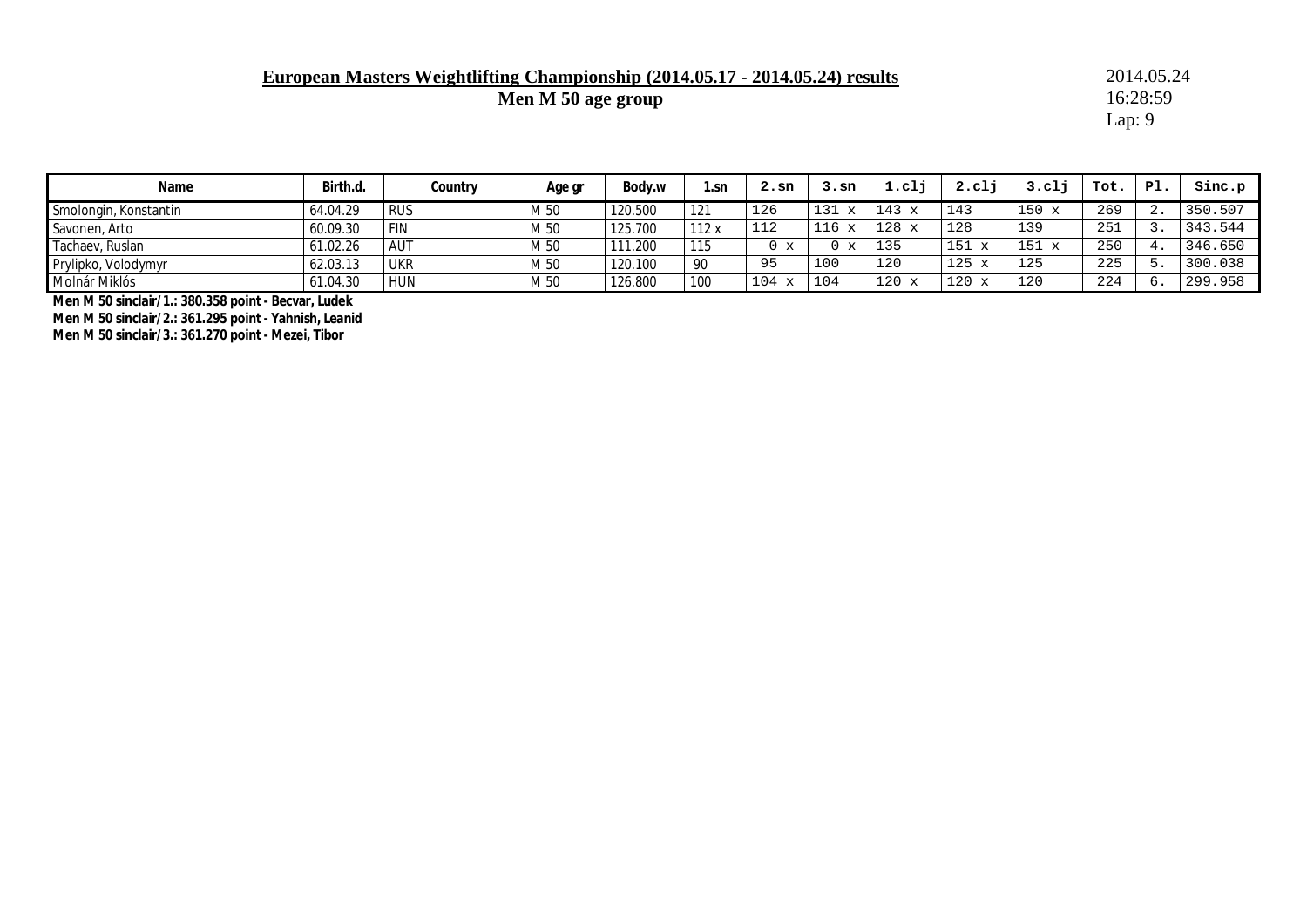## **European Masters Weightlifting Championship (2014.05.17 - 2014.05.24) results** 2014.05.24<br>Men M 55 age group 16:28:59

**Men M 55 age group** 

| Name                  | Birth.d. | Country    | Age gr          | Body.w | $1$ .sn         | 2.sn            | 3.sn  | 1.clj           | 2.clj | 3.clj | Tot. | PI. | Sinc.p  |
|-----------------------|----------|------------|-----------------|--------|-----------------|-----------------|-------|-----------------|-------|-------|------|-----|---------|
| MEN M 55 56 KG        |          |            |                 |        |                 |                 |       |                 |       |       |      |     |         |
|                       |          |            |                 |        |                 |                 |       |                 |       |       |      |     |         |
| Aliyev, Akif          | 59.03.05 | AZE        | M 55            | 54.800 | 67              | 72              | 76 x  | 80              | 85    | 91x   | 157  | 1.  | 336.514 |
|                       |          |            |                 |        |                 |                 |       |                 |       |       |      |     |         |
| <b>MEN M 55 62 KG</b> |          |            |                 |        |                 |                 |       |                 |       |       |      |     |         |
|                       |          |            |                 |        |                 |                 |       |                 |       |       |      |     |         |
| Trohin, Vladimir      | 59.06.01 | <b>RUS</b> | M <sub>55</sub> | 61.300 | $\overline{70}$ | 77x             | 77x   | 90              | 95    | 100   | 170  | 1.  | 334.628 |
| Duarte, Antonio       | 58.12.11 | <b>POR</b> | M <sub>55</sub> | 61.100 | 50              | $\overline{57}$ | 60 x  | $\overline{75}$ | 80    | 85 x  | 137  | 2.  | 277.110 |
|                       |          |            |                 |        |                 |                 |       |                 |       |       |      |     |         |
| <b>MEN M 55 69 KG</b> |          |            |                 |        |                 |                 |       |                 |       |       |      |     |         |
| Usenko, Oleksandr     | 57.07.30 | <b>UKR</b> | M <sub>55</sub> | 68.100 | 70 x            | $\overline{70}$ | 75    | 85              | 90    | 95    | 170  | 1.  | 326.808 |
|                       |          |            |                 |        |                 |                 |       |                 |       |       |      |     |         |
| <b>MEN M 55 77 KG</b> |          |            |                 |        |                 |                 |       |                 |       |       |      |     |         |
|                       |          |            |                 |        |                 |                 |       |                 |       |       |      |     |         |
| Förster, Klaus        | 55.12.30 | <b>GER</b> | M <sub>55</sub> | 76.500 | 83              | 87x             | 87    | 100             | 105   | 108x  | 192  | 1.  | 359.174 |
| Dziki, Boguslaw       | 55.04.23 | <b>GER</b> | M 55            | 74.300 | 65              | 68              | 71    | 90              | 98    | 100 x | 169  | 2.  | 321.523 |
| Lutter, Milan         | 56.12.14 | <b>CZE</b> | M 55            | 74.500 | 70              | 75              | 80 x  | 80              | 94    | 97 x  | 169  | 3.  | 314.289 |
|                       |          |            |                 |        |                 |                 |       |                 |       |       |      |     |         |
| <b>MEN M 55 85 KG</b> |          |            |                 |        |                 |                 |       |                 |       |       |      |     |         |
| Guillaumet, Geoffroy  | 59.12.15 | <b>FRA</b> | M 55            | 84.300 | 100             | 105             | 109 x | 125             | 136   | 140 x | 241  | 1.  | 390.420 |
| Zychkowski, Miroslaw  | 59.05.29 | POL        | M 55            | 84.200 | 95              | 101             | 104x  | 115             | 0x    | 0x    | 216  | 2.  | 350.114 |
| Tacho, Herbert        | 59.11.26 | <b>AUT</b> | M 55            | 83.900 | 72              | 77              | 80 x  | $\overline{92}$ | 96    | 98    | 175  | 3.  | 284.165 |
| Herczeg Gábor         | 56.02.13 | <b>HUN</b> | M 55            | 84.000 | 73x             | $\overline{73}$ | 76 x  | 93              | 97 x  | 103 x | 166  | 4.  | 289.155 |
| Micek, Jiri           | 56.06.04 | <b>SVK</b> | M 55            | 84.200 | 59              | 62x             | 62    | 77              | 80 x  | 80    | 142  | 5.  | 247.052 |
|                       |          |            |                 |        |                 |                 |       |                 |       |       |      |     |         |
| <b>MEN M 55 94 KG</b> |          |            |                 |        |                 |                 |       |                 |       |       |      |     |         |
|                       |          |            |                 |        |                 |                 |       |                 |       |       |      |     |         |
| Dhesi, Gurdawar       | 58.12.22 | <b>GBR</b> | M 55            | 93.200 | 95              | 100 x           | 100   | 135             | 145   | 153x  | 245  | 1.  | 388.252 |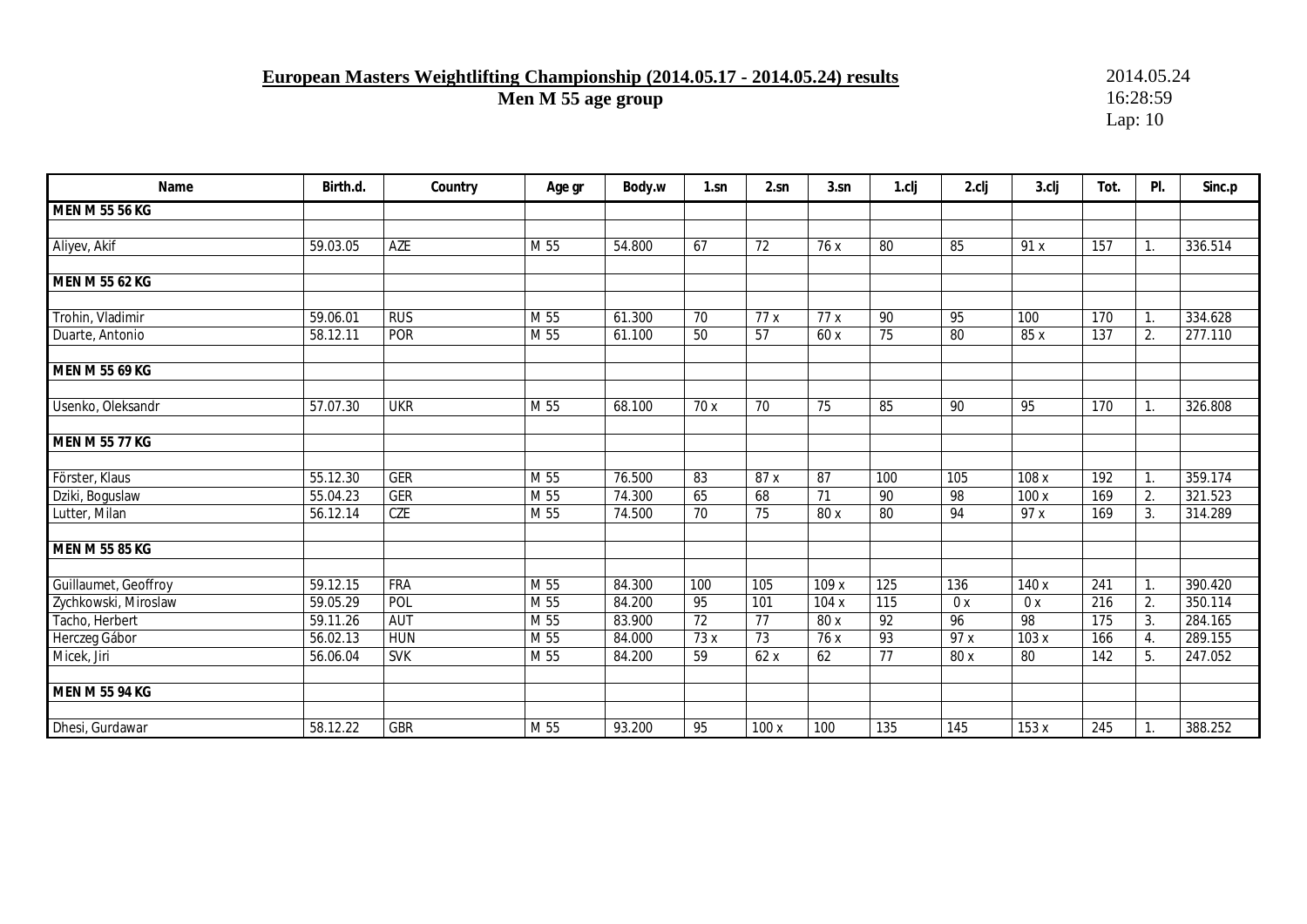### **European Masters Weightlifting Championship (2014.05.17 - 2014.05.24) results** 2014.05.24<br>Men M 55 age group 16:28:59

**Men M 55 age group** 

Lap: 11

| Name                  | Birth.d. | Country    | Age gr | Body.w  | 1.sn | 2.sn | 3.sn | l.cli | 2.clj | 3.clj | Tot. | PI. | Sinc.p  |
|-----------------------|----------|------------|--------|---------|------|------|------|-------|-------|-------|------|-----|---------|
| Krettly, Marc         | 56.04.21 | <b>FRA</b> | M 55   | 93.000  | 82   | 91   | 94   | 100   | 112x  | 122   | 216  | 2.  | 358.711 |
| Cabaj, Zbigniew       | 55.01.01 | POL        | M 55   | 92.500  | 90   | 93   | 95   | 110   | 120   | 122x  | 215  | 3.  | 365.543 |
|                       |          |            |        |         |      |      |      |       |       |       |      |     |         |
| MEN M 55 105 KG       |          |            |        |         |      |      |      |       |       |       |      |     |         |
|                       |          |            |        |         |      |      |      |       |       |       |      |     |         |
| Solc, Jaroslav        | 57.03.02 | <b>SVK</b> | M 55   | 102.700 | 95   | 100  | 103  | 120   | 125   | 130   | 233  |     | 363.690 |
| Rank, Bernard         | 58.07.15 | <b>GER</b> | M 55   | 96.500  | 92   | 95   | 97   | 110   | 115   | 120   | 217  | 2.  | 338.889 |
| Ushtvant, Aliaksandr  | 55.02.27 | <b>BLR</b> | M 55   | 104.300 | 86   | 89   | 91 x | 100   | 105   | 107x  | 194  | 3.  | 314.532 |
| Lantto, Juha          | 59.01.01 | <b>FIN</b> | M 55   | 98.900  | 72   | 76 x | 76   | 100   | 105x  | 107   | 183  | 4.  | 276.056 |
| Bersperstov, Mikhail  | 59.11.20 | <b>RUS</b> | M 55   | 104.900 | 80   | 85 x | 85 x | 90 x  | 90    | 95 x  | 170  | 5.  | 250.903 |
| Elchaninov, Anatolii  | 57.02.23 | <b>RUS</b> | M 55   | 98.100  | 90 x | 90x  | 90 x | 0x    | 0x    | 0x    | 0    |     | 0.000   |
|                       |          |            |        |         |      |      |      |       |       |       |      |     |         |
| MEN M 55 +105 KG      |          |            |        |         |      |      |      |       |       |       |      |     |         |
|                       |          |            |        |         |      |      |      |       |       |       |      |     |         |
| Barth, Harry          | 58.09.07 | GER        | M 55   | 124.900 | 100x | 100  | 105  | 125   | 130   | 0x    | 235  |     | 337.977 |
| Zimmermann, Alexander | 57.04.19 | GER        | M 55   | 131.400 | 95   | 100  | 101x | 125   | 127   | 131   | 231  | 2.  | 336.498 |
| Koikov, Aleksander    | 59.01.01 | <b>RUS</b> | M 55   | 127.500 | 91   | 96   | 102x | 124   | 131   | 135x  | 227  | 3.  | 317.006 |
| Pócza Károly          | 57.03.10 | <b>HUN</b> | M 55   | 123.100 | 71   | 76   | 80   | 101   | 107   | 0x    | 187  | 4.  | 276.311 |
| Kasanen, Heikki       | 55.04.13 | <b>FIN</b> | M 55   | 105.600 | 68   | 72   | 74 x | 93    | 98    | 100   | 172  | 5.  | 277.642 |

**Men M 55 sinclair/1.: 390.420 point - Guillaumet, Geoffroy** 

**Men M 55 sinclair/2.: 388.252 point - Dhesi, Gurdawar** 

**Men M 55 sinclair/3.: 365.543 point - Cabaj, Zbigniew**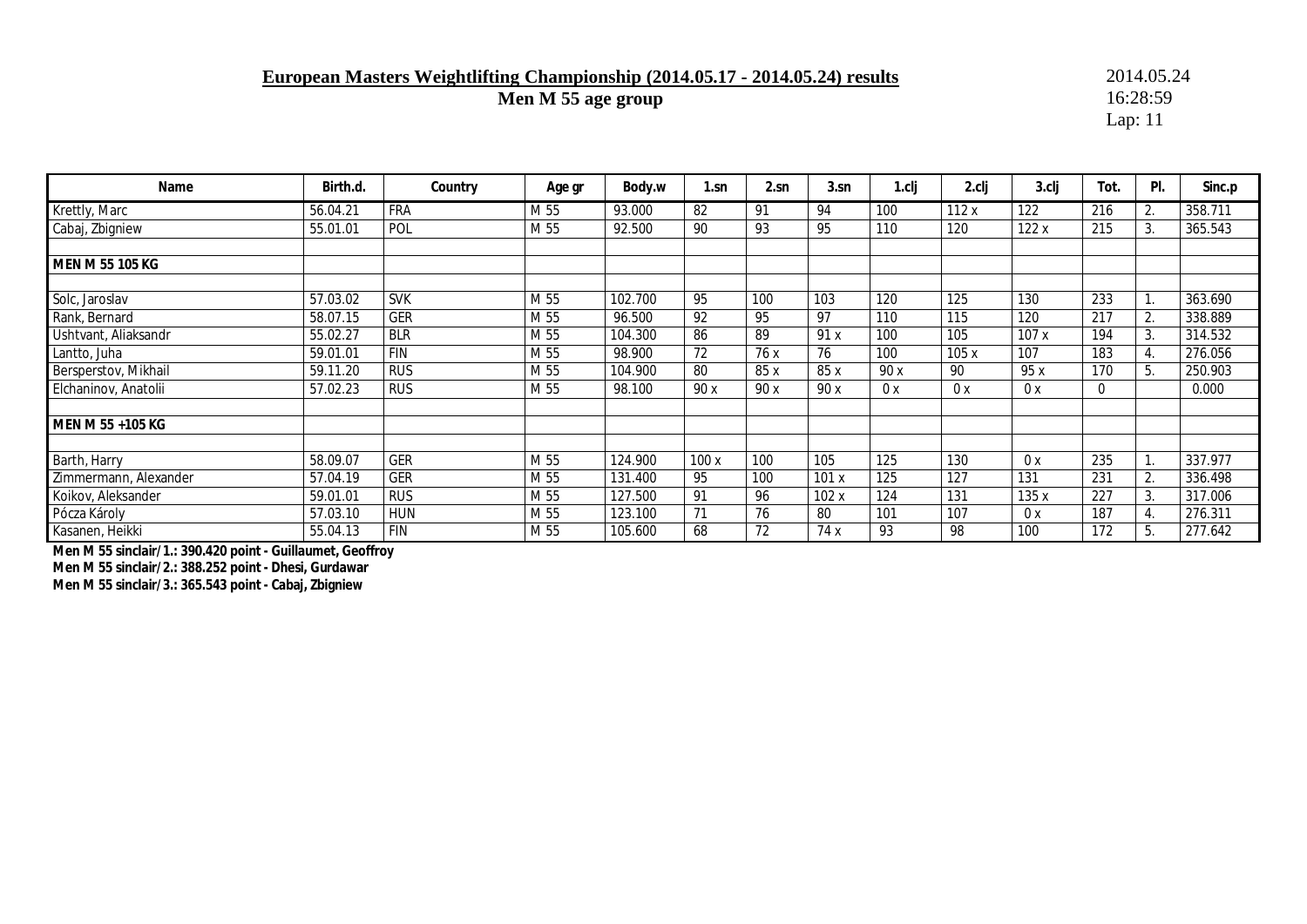# **European Masters Weightlifting Championship (2014.05.17 - 2014.05.24) results** 2014.05.24<br>Men M 60 age group 16:28:59

**Men M 60 age group** 

| Name                  | Birth.d. | Country    | Age gr            | Body.w | $1$ .sn | 2.sn            | 3.sn            | 1.clj           | 2.clj | 3.clj           | Tot. | PI. | Sinc.p  |
|-----------------------|----------|------------|-------------------|--------|---------|-----------------|-----------------|-----------------|-------|-----------------|------|-----|---------|
| MEN M 60 56 KG        |          |            |                   |        |         |                 |                 |                 |       |                 |      |     |         |
|                       |          |            |                   |        |         |                 |                 |                 |       |                 |      |     |         |
| Lagunov, lurii        | 51.10.27 | <b>UKR</b> | M 60              | 55.700 | 57      | 61x             | 61x             | 77              | 82 x  | 82 x            | 134  | 1.  | 332.682 |
| Vicente, Francois     | 51.01.05 | <b>FRA</b> | M 60              | 55.300 | 47      | 50              | 55 x            | 60              | 65    | 67              | 117  | 2.  | 292.137 |
|                       |          |            |                   |        |         |                 |                 |                 |       |                 |      |     |         |
| MEN M 60 62 KG        |          |            |                   |        |         |                 |                 |                 |       |                 |      |     |         |
|                       |          |            |                   |        |         |                 |                 |                 |       |                 |      |     |         |
| Pátrovics Géza        | 54.08.11 | <b>HUN</b> | M 60              | 61.800 | 65      | 69              | 71              | 82              | 86    | 90              | 161  | 1.  | 352.171 |
| Lavrov, Anatoliy      | 53.06.07 | <b>BLR</b> | M 60              | 61.300 | 65      | $\overline{70}$ | 72x             | 78x             | 78    | 82x             | 148  | 2.  | 331.461 |
| Atteridge, Patrick    | 52.06.25 | <b>GBR</b> | $\overline{M}$ 60 | 61.000 | 55      | 57              | 60 x            | $70$            | 75    | 80              | 137  | 3.  | 312.922 |
| Gursky, Igor          | 50.08.31 | <b>SVK</b> | M 60              | 61.800 | 50      | 53              | 0x              | 65              | 0x    | 0x              | 118  | 4.  | 275.046 |
|                       |          |            |                   |        |         |                 |                 |                 |       |                 |      |     |         |
| MEN M 60 69 KG        |          |            |                   |        |         |                 |                 |                 |       |                 |      |     |         |
|                       |          |            |                   |        |         |                 |                 |                 |       |                 |      |     |         |
| Anglberger, Johann    | 51.06.11 | <b>AUT</b> | M 60              | 66.700 | 66      | $\overline{70}$ | $\overline{73}$ | 86              | 90    | 93              | 166  | 1.  | 361.631 |
| Vybiral, Josef        | 51.11.04 | <b>CZE</b> | M 60              | 68.600 | 55      | 58              | 60 x            | $\overline{75}$ | 78    | 80              | 138  | 2.  | 295.168 |
| Kretz, Walter         | 54.09.07 | <b>GER</b> | M 60              | 62.200 | 38      | 40              | 42              | 58              | 60    | 62              | 104  | 3.  | 226.450 |
|                       |          |            |                   |        |         |                 |                 |                 |       |                 |      |     |         |
| MEN M 60 77 KG        |          |            |                   |        |         |                 |                 |                 |       |                 |      |     |         |
|                       |          |            |                   |        |         |                 |                 |                 |       |                 |      |     |         |
| Chavigny, Roland      | 50.11.27 | <b>FRA</b> | M 60              | 76.600 | 83      | 87              | 90              | 110             | 115   | 0x              | 205  | 1.  | 416.335 |
| Tarkiainen, Kari      | 51.09.08 | FIN        | M 60              | 76.800 | 65      | 68              | 70 x            | 83              | 86    | $\overline{88}$ | 156  | 2.  | 311.641 |
| Koper, Zbigniew       | 53.01.01 | POL        | M 60              | 75.500 | 60      | 65              | 66              | 83              | 87    | 90 x            | 153  | 3.  | 299.283 |
| Schulze, Lothar       | 50.04.25 | <b>GER</b> | M 60              | 76.800 | 62      | 66              | 68 x            | 85              | 90 x  | 91 x            | 151  | 4.  | 306.213 |
| Sliwinski, Ryszard    | 50.01.01 | POL        | M 60              | 72.100 | 50      | 54              | 56x             | 60              | 66    | 69x             | 120  | 5.  | 252.552 |
|                       |          |            |                   |        |         |                 |                 |                 |       |                 |      |     |         |
| <b>MEN M 60 85 KG</b> |          |            |                   |        |         |                 |                 |                 |       |                 |      |     |         |
|                       |          |            |                   |        |         |                 |                 |                 |       |                 |      |     |         |
| Szczesny, Witold      | 51.01.01 | POL        | M 60              | 85.000 | 80      | 86              | 90 x            | 110             | 120 x | 121x            | 196  | 1.  | 371.008 |
| Mrnustik, Karel       | 51.07.04 | <b>CZE</b> | M 60              | 84.400 | 65      | $\overline{70}$ | 73              | 85              | 90    | $\overline{92}$ | 165  | 2.  | 313.434 |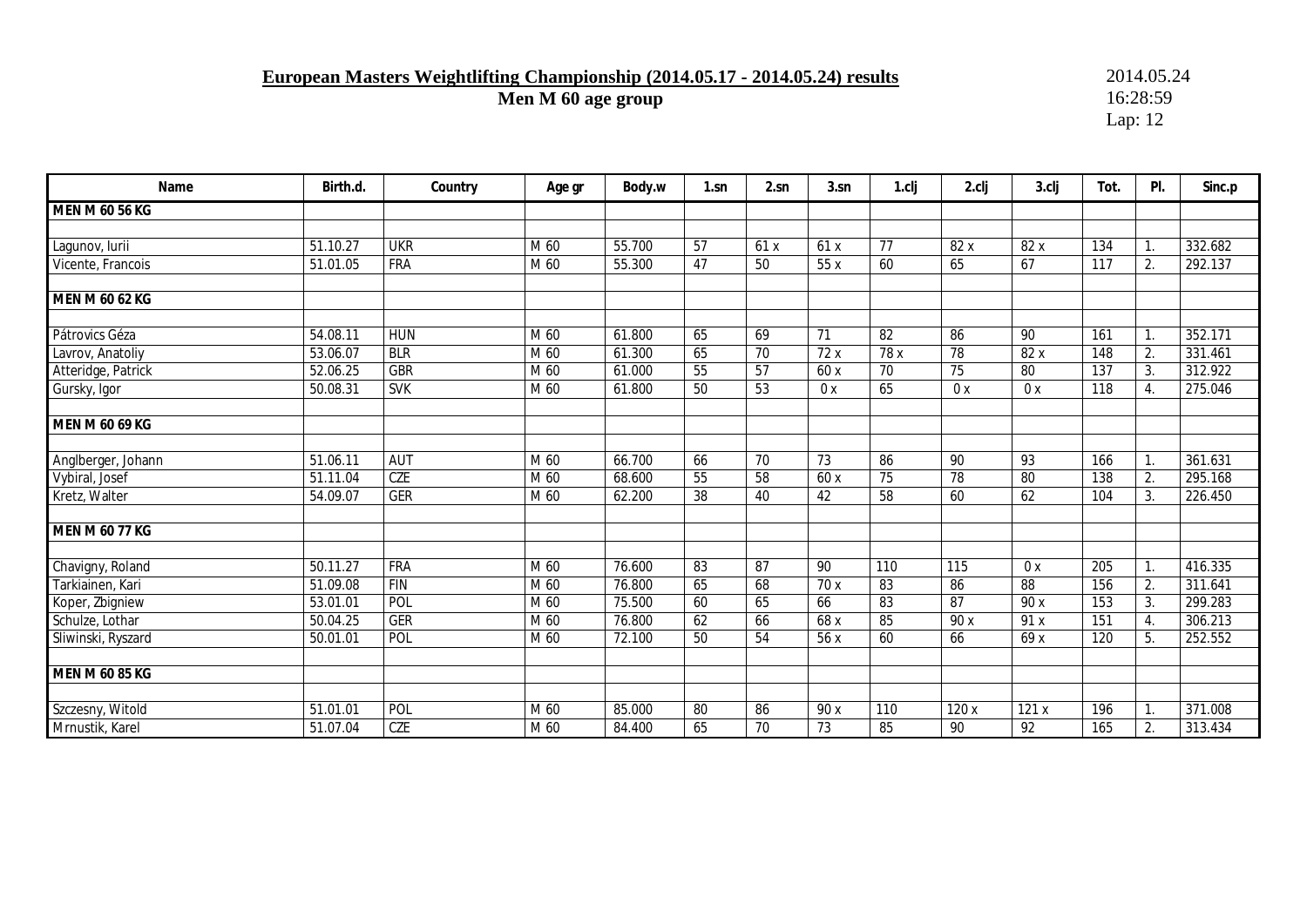### **European Masters Weightlifting Championship (2014.05.17 - 2014.05.24) results** 2014.05.24<br>Men M 60 age group 16:28:59

**Men M 60 age group** 

Lap: 13

| Name               | Birth.d. | Country    | Age gr | Body.w  | 1.sn | 2.sn | 3.sn            | 1.cli | 2.clj | 3.cli | Tot. | PI.            | Sinc.p  |
|--------------------|----------|------------|--------|---------|------|------|-----------------|-------|-------|-------|------|----------------|---------|
| Ábrahám Jenő       | 52.06.25 | <b>HUN</b> | M 60   | 83.100  | 60   | 65   | 68 x            | 80    | 90    | 93    | 158  | 3.             | 298.114 |
|                    |          |            |        |         |      |      |                 |       |       |       |      |                |         |
| MEN M 60 94 KG     |          |            |        |         |      |      |                 |       |       |       |      |                |         |
|                    |          |            |        |         |      |      |                 |       |       |       |      |                |         |
| Simon, Peter       | 53.01.11 | <b>GER</b> | M 60   | 87.700  | 85   | 90   | 93              | 91    | 104   | 110   | 203  | $\mathbf{1}$ . | 367.004 |
| Bachar, Milan      | 51.08.20 | <b>SVK</b> | M 60   | 89.900  | 65   | 70   | 73 x            | 95    | 100   | 103x  | 170  | 2.             | 313.310 |
| Pech, Miroslav     | 53.03.24 | CZE        | M 60   | 86.100  | 60   | 65   | 67              | 87    | 92x   | 92x   | 154  | 3.             | 280.896 |
| Savoldelli, Bruno  | 51.08.16 | <b>FRA</b> | M 60   | 91.900  | 62   | 66   | 68              | 85 x  | 85    | 87x   | 153  | 4.             | 279.210 |
|                    |          |            |        |         |      |      |                 |       |       |       |      |                |         |
| MEN M 60 105 KG    |          |            |        |         |      |      |                 |       |       |       |      |                |         |
|                    |          |            |        |         |      |      |                 |       |       |       |      |                |         |
| Stec, Wieslaw      | 52.04.03 | POL        | M 60   | 104.500 | 85   | 88 x | 88 x            | 112   | 114x  | 114   | 199  | $\mathbf{1}$ . | 340.051 |
| Hermann, Richard   | 52.09.10 | <b>GER</b> | M 60   | 97.000  | 90   | 93   | 95 x            | 105   | 108 x | 108 x | 198  | 2.             | 348.044 |
| Klyshbaev, Sakhy   | 53.01.27 | <b>RUS</b> | M 60   | 101.100 | 82 x | 82   | 87 x            | 110x  | 110   | 117x  | 192  | 3.             | 326.765 |
| Vogl, Ludwig-Josef | 53.10.25 | <b>GER</b> | M 60   | 103.600 | 65   | 68 x | 68              | 95    | 101x  | 101   | 169  | 4.             | 285.035 |
| Muhoray Árpád dr.  | 53.02.25 | <b>HUN</b> | M 60   | 102.700 | 65   | 70   | $\overline{73}$ | 85    | 90    | 95    | 168  | 5.             | 284.256 |
| Goda Gabor         | 54.12.26 | <b>HUN</b> | M 60   | 99.100  | 60   | 63 x | 63 x            | 70    | 78    | 80    | 140  | 6.             | 235.872 |
| Vuorivirta, Juha   | 53.09.26 | <b>FIN</b> | M 60   | 103.700 | 56   | 60 x | 61 x            | 74    | 78    | 81 x  | 134  | 7.             | 225.937 |
|                    |          |            |        |         |      |      |                 |       |       |       |      |                |         |
| MEN M 60 +105 KG   |          |            |        |         |      |      |                 |       |       |       |      |                |         |
|                    |          |            |        |         |      |      |                 |       |       |       |      |                |         |
| Hinrichsen, Jan    | 53.08.14 | SWE        | M 60   | 142.400 | 75   | 80   | 85              | 110   | 115   | 120 x | 200  | $\mathbf{1}$ . | 311.580 |
| Pocheliuk, Anatoli | 54.06.29 | <b>BLR</b> | M 60   | 118.500 | 80   | 85 x | 85 x            | 100   | 115   | 120x  | 195  | 2.             | 309.816 |

**Men M 60 sinclair/1.: 416.335 point - Chavigny, Roland Men M 60 sinclair/2.: 371.008 point - Szczesny, Witold Men M 60 sinclair/3.: 367.004 point - Simon, Peter**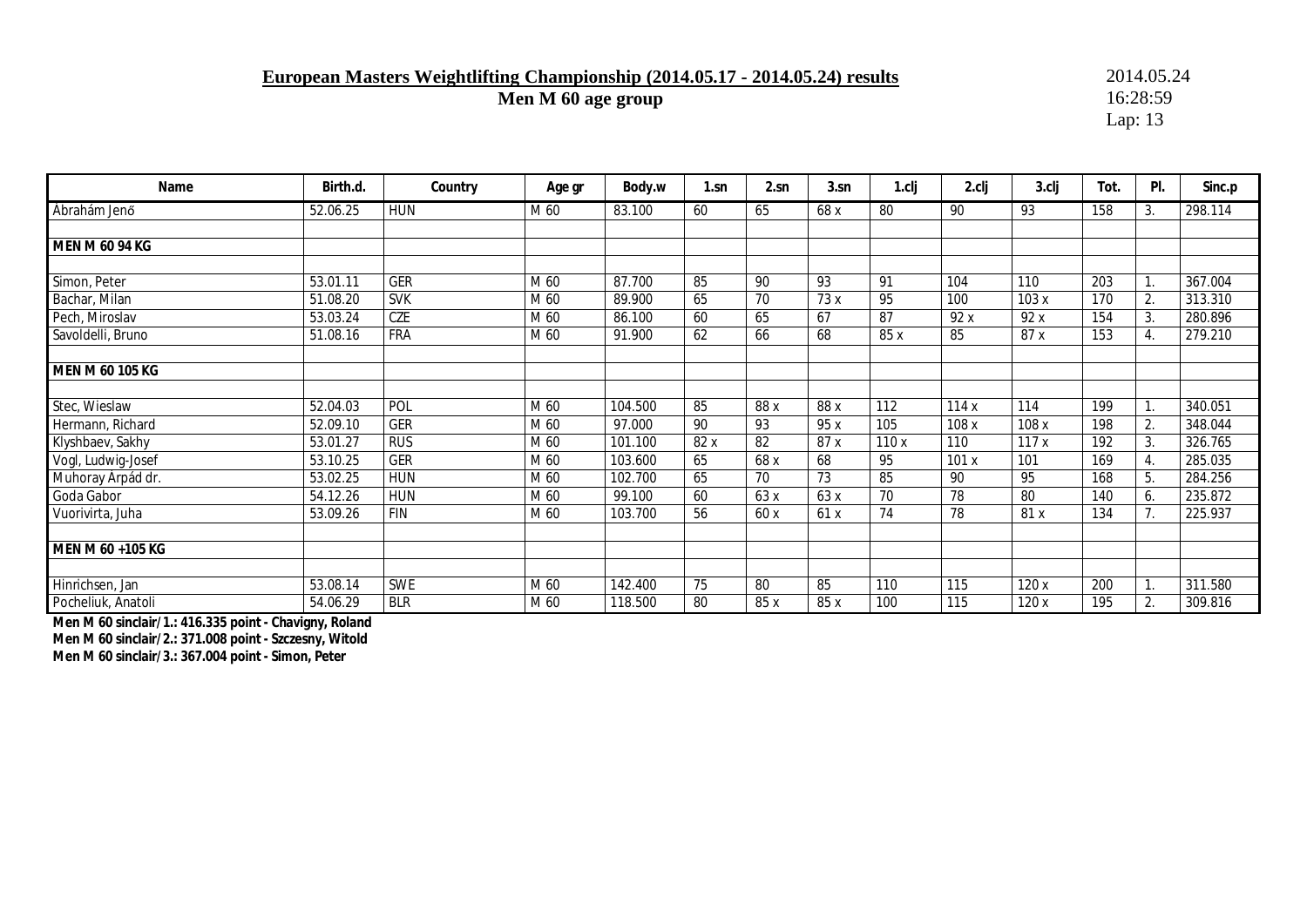# **European Masters Weightlifting Championship (2014.05.17 - 2014.05.24) results** 2014.05.24<br>Men M 65 age group 16:28:59

**Men M 65 age group** 

| Name                  | Birth.d.              | Country                 | Age gr            | Body.w | $1$ .sn          | 2.sn            | 3.sn            | 1.clj | 2.clj           | $3$ .clj        | Tot.         | PI. | Sinc.p  |
|-----------------------|-----------------------|-------------------------|-------------------|--------|------------------|-----------------|-----------------|-------|-----------------|-----------------|--------------|-----|---------|
| MEN M 65 56 KG        |                       |                         |                   |        |                  |                 |                 |       |                 |                 |              |     |         |
|                       |                       |                         |                   |        |                  |                 |                 |       |                 |                 |              |     |         |
| Kasza György          | 45.01.27              | <b>HUN</b>              | M 65              | 55.900 | 43x              | 43              | 45              | 50    | 55x             | 55x             | 95           | 1.  | 275.576 |
|                       |                       |                         |                   |        |                  |                 |                 |       |                 |                 |              |     |         |
| MEN M 65 62 KG        |                       |                         |                   |        |                  |                 |                 |       |                 |                 |              |     |         |
|                       |                       |                         |                   |        |                  |                 |                 |       |                 |                 |              |     |         |
| Prohl, Karel          | 47.12.24              | <b>CZE</b>              | M 65              | 60.900 | 55               | 60              | 63              | 80    | 85              | 88              | 151          | 1.  | 380.263 |
| Szvitok József        | 45.04.07              | <b>HUN</b>              | M 65              | 58.000 | 40               | 47              | 50              | 50    | 57              | 60              | 110          | 2.  | 310.134 |
|                       |                       |                         |                   |        |                  |                 |                 |       |                 |                 |              |     |         |
| MEN M 65 69 KG        |                       |                         |                   |        |                  |                 |                 |       |                 |                 |              |     |         |
|                       |                       |                         |                   |        |                  |                 |                 |       |                 |                 |              |     |         |
| Holczer, Endre        | 48.02.02              | $\overline{\text{ISR}}$ | M 65              | 68.300 | $\overline{75}$  | 80              | 84 x            | 85    | $\overline{88}$ | $\overline{92}$ | 172          | 1.  | 389.184 |
| Höller, Leopold       | 48.08.18              | <b>AUT</b>              | M 65              | 67.800 | 65               | 71              | 73 x            | 85    | 91x             | 0x              | 156          | 2.  | 354.666 |
| Borkiewicz, Andrzej   | 46.05.20              | POL                     | M 65              | 68.600 | 55               | 60              | 62              | 60    | 65              | 68              | 130          | 3.  | 312.806 |
| Skrypij, Andrzej      | 49.01.01              | POL                     | M 65              | 67.500 | 45               | 52x             | 52x             | 55x   | 55              | 60              | 105          | 4.  | 234.402 |
| <b>MEN M 65 77 KG</b> |                       |                         |                   |        |                  |                 |                 |       |                 |                 |              |     |         |
|                       |                       |                         |                   |        |                  |                 |                 |       |                 |                 |              |     |         |
| Kurnev, Aleksander    | 47.02.18              | <b>RUS</b>              | M 65              | 76.600 | 78               | 82 x            | 82              | 107x  | 107             | 118x            | 189          | 1.  | 410.338 |
| Makowski, Zbigniew    | 47.01.01              | POL                     | M 65              | 74.200 | 68 x             | 68              | 70x             | 89    | 91 x            | 91 x            | 157          | 2.  | 347.206 |
| Niemela, Heikki       | 47.09.27              | <b>FIN</b>              | M 65              | 75.200 | 58               | 62x             | 62              | 80    | 90 x            | 0x              | 142          | 3.  | 311.576 |
| Nagy Béla             | $45.02.\overline{17}$ | <b>HUN</b>              | $\overline{M}$ 65 | 75.900 | 50               | 53              | 54x             | 60 x  | 60              | 63              | 116          | 4.  | 273.354 |
| Kossmann, Reinhard    | 48.06.14              | <b>GER</b>              | M 65              | 76.400 | 64 x             | 64 x            | 64 x            | 0x    | 0x              | 0x              | $\Omega$     |     | 0.000   |
|                       |                       |                         |                   |        |                  |                 |                 |       |                 |                 |              |     |         |
| <b>MEN M 65 85 KG</b> |                       |                         |                   |        |                  |                 |                 |       |                 |                 |              |     |         |
|                       |                       |                         |                   |        |                  |                 |                 |       |                 |                 |              |     |         |
| Kulikovski, Pavel     | 45.10.18              | <b>BLR</b>              | M 65              | 84.400 | 83               | 89 x            | 90              | 103   | 108x            | 111x            | 193          | 1.  | 429.579 |
| Divilek, Jozef        | 46.04.06              | <b>SVK</b>              | M 65              | 83.600 | $\overline{70x}$ | $\overline{70}$ | $\overline{72}$ | 85    | 90              | $\overline{92}$ | 164          | 2.  | 352.174 |
| Dumm, Albert          | 48.04.30              | GER                     | M 65              | 84.100 | 69 x             | 69 x            | 69              | 89    | 93              | 97 x            | 162          | 3.  | 325.215 |
| Beskid, Andrej        | 47.01.14              | <b>SVK</b>              | M 65              | 81.200 | 0x               | 0x              | 0x              | 0x    | 0x              | 0x              | $\mathbf{0}$ |     | 0.000   |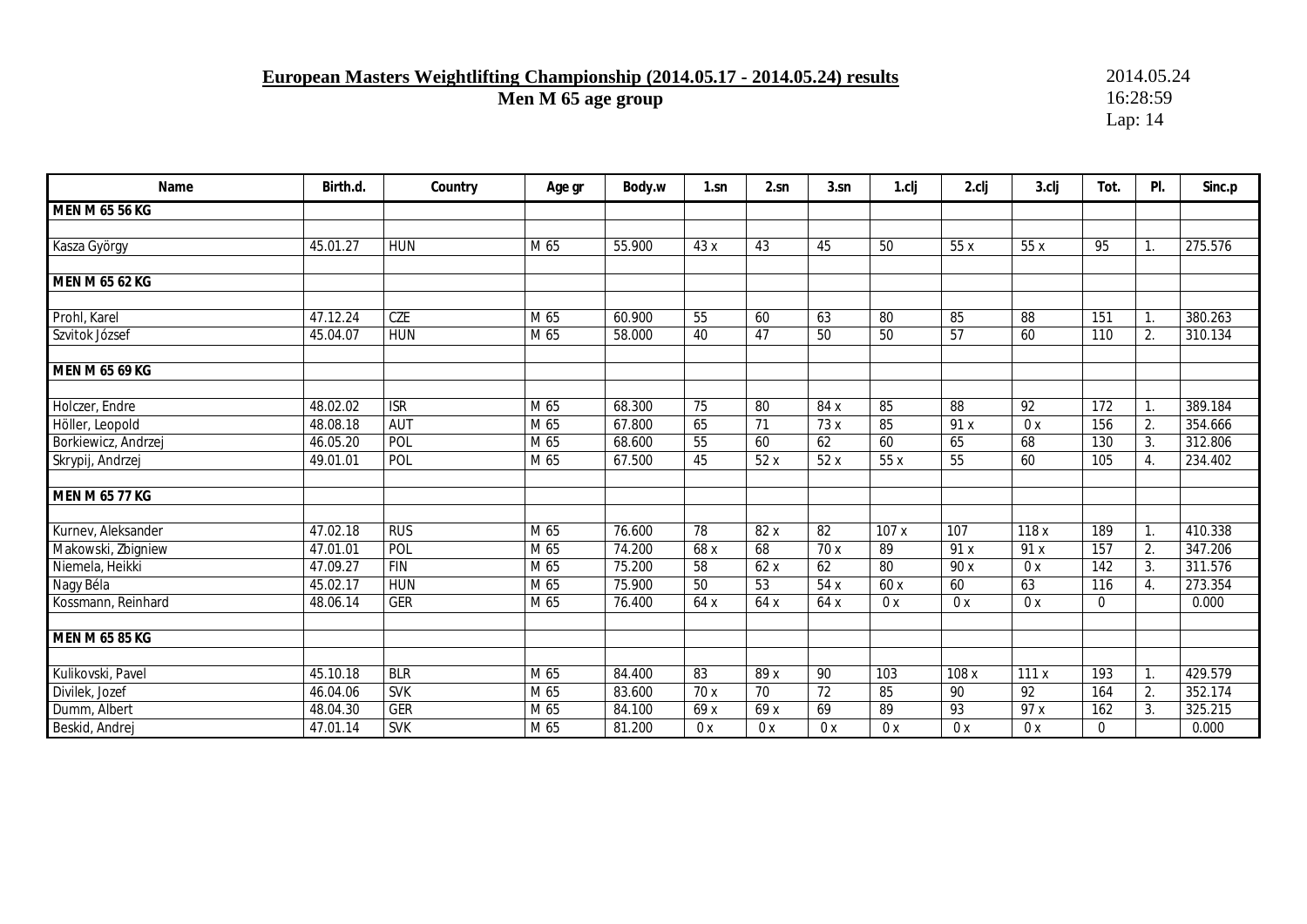### **European Masters Weightlifting Championship (2014.05.17 - 2014.05.24) results** 2014.05.24<br>Men M 65 age group 16:28:59

**Men M 65 age group** 

Lap: 15

| Name                 | Birth.d. | Country    | Age gr | Body.w  | $1$ .sn | 2.sn | 3.sn | 1.cli | 2.clj | 3.clj | Tot.     | PI.              | Sinc.p  |
|----------------------|----------|------------|--------|---------|---------|------|------|-------|-------|-------|----------|------------------|---------|
| MEN M 65 94 KG       |          |            |        |         |         |      |      |       |       |       |          |                  |         |
|                      |          |            |        |         |         |      |      |       |       |       |          |                  |         |
| Stöffler, Achim      | 49.10.14 | <b>GER</b> | M 65   | 89.600  | 80      | 85   | 90 x | 101   | 110   | 0x    | 195      |                  | 371.768 |
| Forys, Kazimierz     | 45.08.03 | <b>GER</b> | M 65   | 92.600  | 75      | 80   | 85 x | 95    | 100x  | 110x  | 175      | 2.               | 372.960 |
| Jakobsson, Stefan    | 47.12.26 | <b>SWE</b> | M 65   | 93.000  | 71      | 76   | 79 x | 90    | 95 x  | 0x    | 166      | 3.               | 327.037 |
| MEN M 65 105 KG      |          |            |        |         |         |      |      |       |       |       |          |                  |         |
| Magdolen, Anton      | 47.07.27 | CZE        | M 65   | 104.000 | 87 x    | 90   | 95 x | 110   | 115   | 120x  | 205      |                  | 386.425 |
| Belmas, Jean-Paul    | 49.05.28 | <b>FRA</b> | M 65   | 95.000  | 73      | 77   | 80   | 95    | 100x  | 102   | 182      | 2.               | 338.174 |
| Ragnarsson, Svante   | 47.12.25 | SWE        | M 65   | 101.700 | 75      | 80 x | 80 x | 95    | 101x  | 102x  | 170      | 3.               | 323.068 |
| Vörös György         | 49.01.06 | <b>HUN</b> | M 65   | 97.300  | 63      | 65   | 66   | 79x   | 79    | 82x   | 145      | $\overline{4}$ . | 266.786 |
| Cheben, Jaroslav     | 46.06.08 | <b>SVK</b> | M 65   | 96.700  | 65 x    | 70x  | 73   | 100x  | 102x  | 106x  | 73       | 5.               | 146.664 |
| Stanislawski, Marian | 45.01.01 | POL        | M 65   | 94.200  | 50      | 55   | 60x  | 60x   | 60x   | 60x   | $\Omega$ | 6.               | 0.000   |
| MEN M 65 +105 KG     |          |            |        |         |         |      |      |       |       |       |          |                  |         |
| Sidorok, Evgeniy     | 47.05.25 | <b>RUS</b> | M 65   | 112.700 | 85 x    | 85   | 90 x | 110   | 120x  | 120 x | 195      |                  | 357.981 |
| Ejsmont, Jozef       | 47.01.01 | POL        | M 65   | 112.100 | 80      | 85   | 90 x | 100   | 110x  | 0x    | 185      | 2.               | 340.178 |
| Poucherk, Maximilian | 47.01.12 | AUT        | M 65   | 105.200 | 47      | 51   | 54   | 62    | 67    | 71    | 125      | 3.               | 234.675 |

**Men M 65 sinclair/1.: 429.579 point - Kulikovski, Pavel Men M 65 sinclair/2.: 410.338 point - Kurnev, Aleksander Men M 65 sinclair/3.: 389.184 point - Holczer, Endre**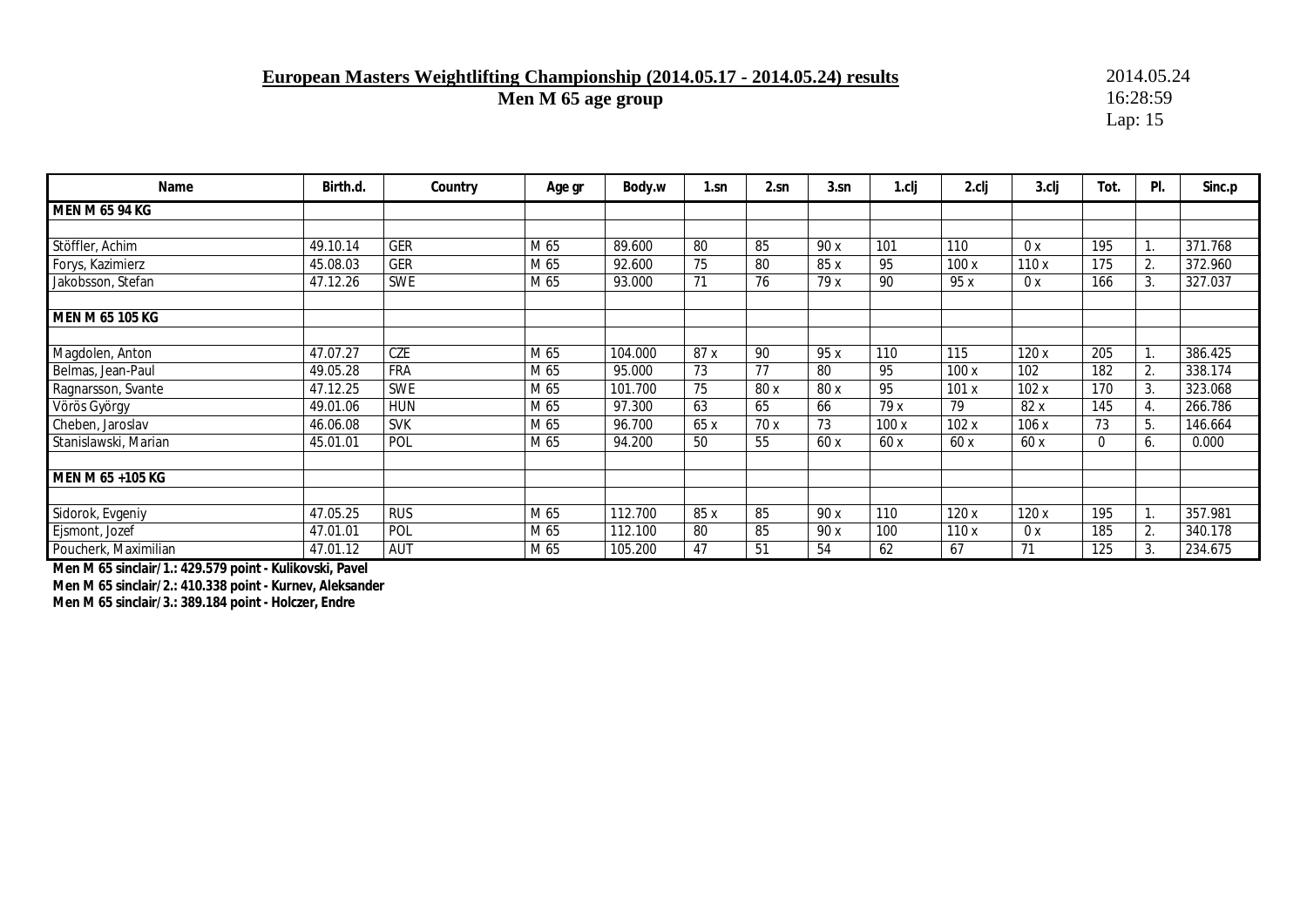## **European Masters Weightlifting Championship (2014.05.17 - 2014.05.24) results** 2014.05.24<br>Men M 70 age group 16:28:59

**Men M 70 age group** 

| Name                  | Birth.d. | Country          | Age gr | Body.w | $1$ .sn         | 2.sn | 3.sn | 1.clj           | 2.clj           | 3.clj | Tot. | PI. | Sinc.p  |
|-----------------------|----------|------------------|--------|--------|-----------------|------|------|-----------------|-----------------|-------|------|-----|---------|
| <b>MEN M 70 56 KG</b> |          |                  |        |        |                 |      |      |                 |                 |       |      |     |         |
|                       |          |                  |        |        |                 |      |      |                 |                 |       |      |     |         |
| Oksanen, Matti        | 40.04.02 | <b>FIN</b>       | M 70   | 55.900 | 28              | 31   | 33x  | 36              | 38              | 40    | 71   | 1.  | 234.478 |
|                       |          |                  |        |        |                 |      |      |                 |                 |       |      |     |         |
| MEN M 70 62 KG        |          |                  |        |        |                 |      |      |                 |                 |       |      |     |         |
|                       |          |                  |        |        |                 |      |      |                 |                 |       |      |     |         |
| Fonseca, Silvestre    | 40.03.16 | <b>POR</b>       | M 70   | 60.700 | 45              | 48   | 51   | 55              | 60              | 0x    | 111  | 1.  | 344.433 |
| Tarkovski, Witold     | 44.01.01 | POL              | M 70   | 60.500 | 40              | 43   | 45 x | 50              | 57              | 60 x  | 100  | 2.  | 284.550 |
|                       |          |                  |        |        |                 |      |      |                 |                 |       |      |     |         |
| MEN M 70 69 KG        |          |                  |        |        |                 |      |      |                 |                 |       |      |     |         |
|                       |          |                  |        |        |                 |      |      |                 |                 |       |      |     |         |
| Wasyliw, Mykhailo     | 44.07.13 | <b>UKR</b>       | M 70   | 68.400 | 60              | 63   | 65   | 80 x            | $\overline{80}$ | 85 x  | 145  | 1.  | 379.175 |
| Matazinskas, Romas    | 44.06.16 | LTU              | M 70   | 68.800 | 60              | 63x  | 63   | $\overline{75}$ | 80x             | 0x    | 138  | 2.  | 359.518 |
| Kleponis, Vaclovas    | 41.05.11 | LTU              | M 70   | 68.700 | 55              | 60 x | 60x  | 73              | 78              | 80 x  | 133  | 3.  | 374.448 |
| Faber, Friedrich      | 40.03.11 | <b>GER</b>       | M 70   | 68.100 | 53              | 56   | 58   | 68              | 73              | 74    | 132  | 4.  | 378.404 |
| Rossi, Pertti         | 42.01.21 | $\overline{FIN}$ | M 70   | 68.200 | 40              | 45 x | 47x  | $\overline{55}$ | 58 x            | 58 x  | 95   | 5.  | 264.347 |
| Caball, Billy         | 42.05.05 | <b>IRE</b>       | M 70   | 67.600 | $\overline{34}$ | 37   | 39x  | 45              | 48              | 50    | 87   | 6.  | 243.487 |
|                       |          |                  |        |        |                 |      |      |                 |                 |       |      |     |         |
| <b>MEN M 70 77 KG</b> |          |                  |        |        |                 |      |      |                 |                 |       |      |     |         |
|                       |          |                  |        |        |                 |      |      |                 |                 |       |      |     |         |
| Kowalewski, Piotr     | 42.02.01 | POL              | M 70   | 76.200 | 60              | 65   | 67x  | 81              | 85 x            | 85    | 150  | 1.  | 390.105 |
| Didenko, Boris        | 40.10.22 | <b>RUS</b>       | M 70   | 75.800 | 60              | 65   | 67x  | 80 x            | 80              | 85 x  | 145  | 2.  | 389.296 |
| Wagner, Alfred        | 44.04.17 | <b>GER</b>       | M 70   | 76.400 | 60              | 64 x | 64 x | $\overline{80}$ | 86 x            | 86 x  | 140  | 3.  | 342.314 |
| Tarasov, Vitali       | 40.05.25 | <b>BLR</b>       | M 70   | 76.300 | 55              | 59 x | 59 x | $\overline{75}$ | 80 x            | 80    | 135  | 4.  | 361.085 |
| Gyura Gábor           | 44.05.13 | <b>HUN</b>       | M 70   | 75.600 | 52              | 55 x | 55x  | 76 x            | $\overline{76}$ | 78    | 130  | 5.  | 319.774 |
|                       |          |                  |        |        |                 |      |      |                 |                 |       |      |     |         |
| <b>MEN M 70 85 KG</b> |          |                  |        |        |                 |      |      |                 |                 |       |      |     |         |
|                       |          |                  |        |        |                 |      |      |                 |                 |       |      |     |         |
| Török János           | 44.10.06 | <b>HUN</b>       | M 70   | 81.600 | 65              | 68   | 70   | 85              | 90              | 95 x  | 160  | 1.  | 377.376 |
| Kukucka, Jan          | 41.04.22 | <b>CZE</b>       | M 70   | 79.000 | 55              | 60 x | 60   | 75              | 80              | 83 x  | 140  | 2.  | 362.740 |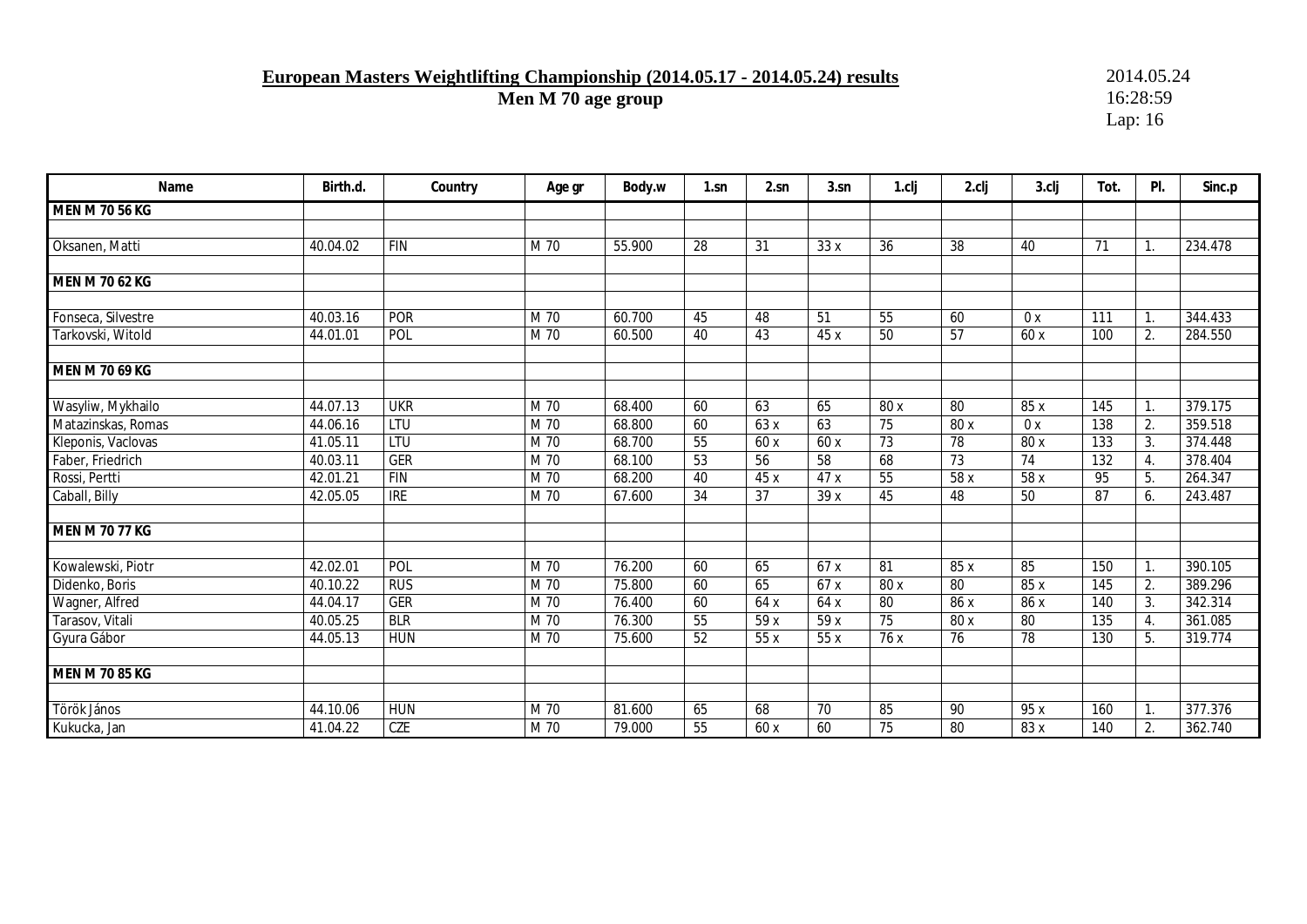### **European Masters Weightlifting Championship (2014.05.17 - 2014.05.24) results** 2014.05.24<br>Men M 70 age group 16:28:59

**Men M 70 age group** 

Lap: 17

| Name                  | Birth.d. | Country    | Age gr | Body.w  | $1.\,\mathrm{sn}$ | $2.\text{sn}$ | 3.5n | 1.c1j | 2. <sub>cl</sub> j | $3.$ c $1j$ | Tot.           | PI. | Sinc.p  |
|-----------------------|----------|------------|--------|---------|-------------------|---------------|------|-------|--------------------|-------------|----------------|-----|---------|
| Slawitz, Ferdinand    | 44.10.20 | AUT        | M 70   | 84.100  | 55                | 59x           | 59 x | 73    | 78                 | -81         | 136            | 3.  | 315.833 |
|                       |          |            |        |         |                   |               |      |       |                    |             |                |     |         |
| <b>MEN M 70 94 KG</b> |          |            |        |         |                   |               |      |       |                    |             |                |     |         |
|                       |          |            |        |         |                   |               |      |       |                    |             |                |     |         |
| Szepessy László       | 43.04.08 | <b>HUN</b> | M 70   | 92.500  | 70                | 77            | 80 x | 100   | 109x               | 109         | 186            |     | 427.781 |
| Fischer, Emil         | 44.11.09 | <b>GER</b> | M 70   | 85.200  | 55                | 60            | 65 x | 80    | 85                 | 88          | 148            | 2.  | 341.480 |
| Salo, Pekka           | 41.03.16 | <b>FIN</b> | M 70   | 85.600  | 60                | 65            | 68 x | 75    | 81                 | 83          | 148            | 3.  | 367.839 |
| Mészáros Csaba dr.    | 44.07.13 | <b>HUN</b> | M 70   | 87.300  | 40                | 0x            | 0x   | 60    | 0 x                | 0x          | 100            | 4.  | 228.020 |
|                       |          |            |        |         |                   |               |      |       |                    |             |                |     |         |
| MEN M 70 105 KG       |          |            |        |         |                   |               |      |       |                    |             |                |     |         |
| Schuessler, Walter    | 43.04.17 | <b>GER</b> | M 70   | 95.600  | 72                | 75            | 77   | 93    | 97                 | 100x        | 174            |     | 394.597 |
|                       |          |            |        |         |                   |               |      |       |                    |             |                |     |         |
| Jaros, Vladimir       | 42.12.24 | CZE        | M 70   | 101.400 | 40                | 45x           | 45 x | 60    | 65x                | 65          | 105            | 2.  | 238.581 |
| Amelianiuk, Ryhor     | 42.06.17 | <b>BLR</b> | M 70   | 97.400  | 50                | 55            | 57   | 60x   | 65x                | 65x         | $\overline{0}$ | 3.  | 0.000   |
| MEN M 70 +105 KG      |          |            |        |         |                   |               |      |       |                    |             |                |     |         |
| Nystrom, Jan          | 44.06.04 | <b>NOR</b> | M 70   | 105.800 | 77                | 81            | 83 x | 95    | 99 x               | 99          | 180            |     | 379.242 |

**Men M 70 sinclair/1.: 427.781 point - Szepessy László Men M 70 sinclair/2.: 394.597 point - Schuessler, Walter Men M 70 sinclair/3.: 390.105 point - Kowalewski, Piotr**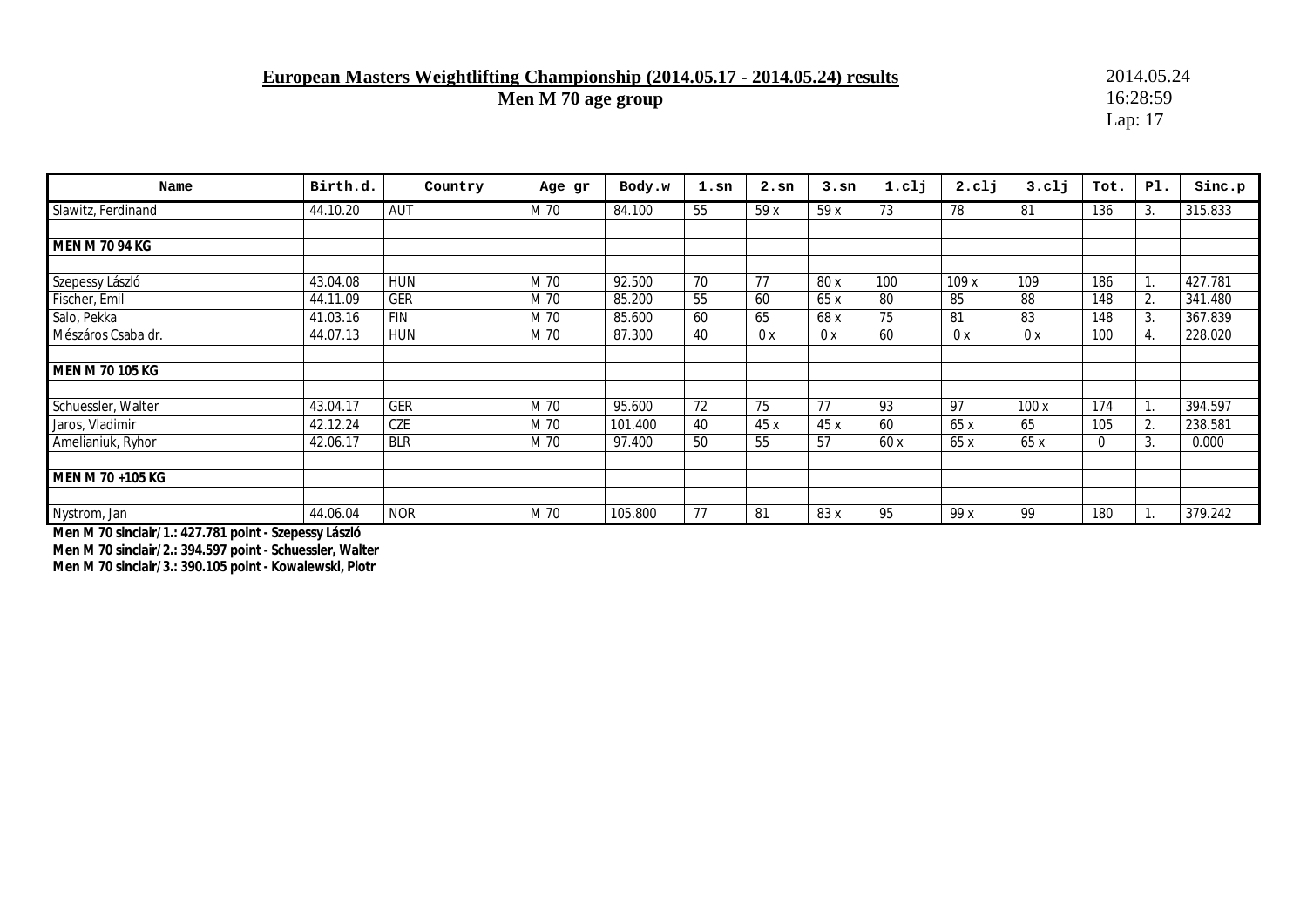# **European Masters Weightlifting Championship (2014.05.17 - 2014.05.24) results** 2014.05.24<br>Men M 75 age group 16:28:59

**Men M 75 age group** 

| Name                      | Birth.d. | Country                 | Age gr | Body.w | $1 \, \text{sn}$ | 2.sn            | 3.sn | 1.clj | 2.clj | 3.clj           | Tot.             | PI.              | Sinc.p  |
|---------------------------|----------|-------------------------|--------|--------|------------------|-----------------|------|-------|-------|-----------------|------------------|------------------|---------|
| <b>MEN M 75 56 KG</b>     |          |                         |        |        |                  |                 |      |       |       |                 |                  |                  |         |
|                           |          |                         |        |        |                  |                 |      |       |       |                 |                  |                  |         |
| Nauseda, Albinas-Vytautas | 37.04.23 | LTU                     | M 75   | 53.700 | 35               | 40              | 43 x | 50    | 55    | 57x             | 95               | $\mathbf{1}$ .   | 345.126 |
|                           |          |                         |        |        |                  |                 |      |       |       |                 |                  |                  |         |
| <b>MEN M 75 62 KG</b>     |          |                         |        |        |                  |                 |      |       |       |                 |                  |                  |         |
|                           |          |                         |        |        |                  |                 |      |       |       |                 |                  |                  |         |
| Kaplan, Teddy             | 35.02.19 | $\overline{\text{ISR}}$ | M 75   | 61.800 | $\overline{43}$  | $\overline{48}$ | 50   | 63    | 68 x  | 68              | 118              | $\overline{1}$ . | 427.632 |
| Nitschke, Horst           | 37.10.09 | <b>GER</b>              | M 75   | 61.600 | $\overline{39}$  | 43 x            | 43 x | 48    | 52    | 55x             | 91               | 2.               | 297.625 |
| Reichert, Rolf            | 36.01.01 | <b>GER</b>              | M 75   | 61.000 | 28 x             | 28              | 29   | 35    | 38x   | 38              | 67               | 3.               | 231.177 |
|                           |          |                         |        |        |                  |                 |      |       |       |                 |                  |                  |         |
| <b>MEN M 75 69 KG</b>     |          |                         |        |        |                  |                 |      |       |       |                 |                  |                  |         |
| Oikarinen, Juhani         | 38.10.22 | <b>FIN</b>              | M 75   | 68.100 | 44               | 47              | 49   | 60    | 65    | 68              | 117              | $\mathbf{1}$ .   | 346.671 |
|                           | 36.09.05 | CRO                     | M 75   | 67.100 | 46x              | 46 x            | 46   | 55x   | 55    | 59 x            | 101              |                  | 326.250 |
| Malec, Vladimir           |          |                         |        |        |                  |                 |      |       |       |                 |                  | 2.               |         |
| <b>MEN M 75 77 KG</b>     |          |                         |        |        |                  |                 |      |       |       |                 |                  |                  |         |
|                           |          |                         |        |        |                  |                 |      |       |       |                 |                  |                  |         |
| Kroum, Veltchev           | 35.01.20 | <b>BUL</b>              | M 75   | 70.300 | 46               | 48 x            | 48 x | 66    | 68 x  | 68              | 114              | $\overline{1}$ . | 378.890 |
| Binkowski, Feliks         | 36.12.13 | POL                     | M 75   | 69.300 | 40               | 43              | 45 x | 48 x  | 48    | 52              | 95               | 2.               | 300.523 |
|                           |          |                         |        |        |                  |                 |      |       |       |                 |                  |                  |         |
| <b>MEN M 75 85 KG</b>     |          |                         |        |        |                  |                 |      |       |       |                 |                  |                  |         |
|                           |          |                         |        |        |                  |                 |      |       |       |                 |                  |                  |         |
| Steiner, Friedrich        | 39.07.19 | <b>AUT</b>              | M 75   | 81.000 | 46               | 50              | 52   | 71    | 75x   | 75x             | $\overline{123}$ | $\mathbf{1}$ .   | 322.727 |
| Frolov, Aleksander        | 35.10.23 | <b>RUS</b>              | M 75   | 83.800 | 50               | 53              | 55 x | 70 x  | 70    | 73 x            | 123              | 2.               | 370.095 |
| Freger, Efim              | 37.08.11 | <b>RUS</b>              | M 75   | 83.400 | $\overline{35}$  | $\overline{38}$ | 40 x | 51    | 56x   | $\overline{56}$ | 94               | 3.               | 255.285 |
| Smaglii, Yevgen           | 39.11.21 | <b>UKR</b>              | M 75   | 83.200 | 35               | 38 x            | 38   | 50    | 55 x  | 55 x            | 88               | 4.               | 227.700 |
|                           |          |                         |        |        |                  |                 |      |       |       |                 |                  |                  |         |
| <b>MEN M 75 94 KG</b>     |          |                         |        |        |                  |                 |      |       |       |                 |                  |                  |         |
|                           |          |                         |        |        |                  |                 |      |       |       |                 |                  |                  |         |
| Petersen, Preben          | 39.12.27 | <b>DEN</b>              | M 75   | 90.800 | 55               | 60              | 63   | 72    | 78    | 83 x            | 141              | 1.               | 349.835 |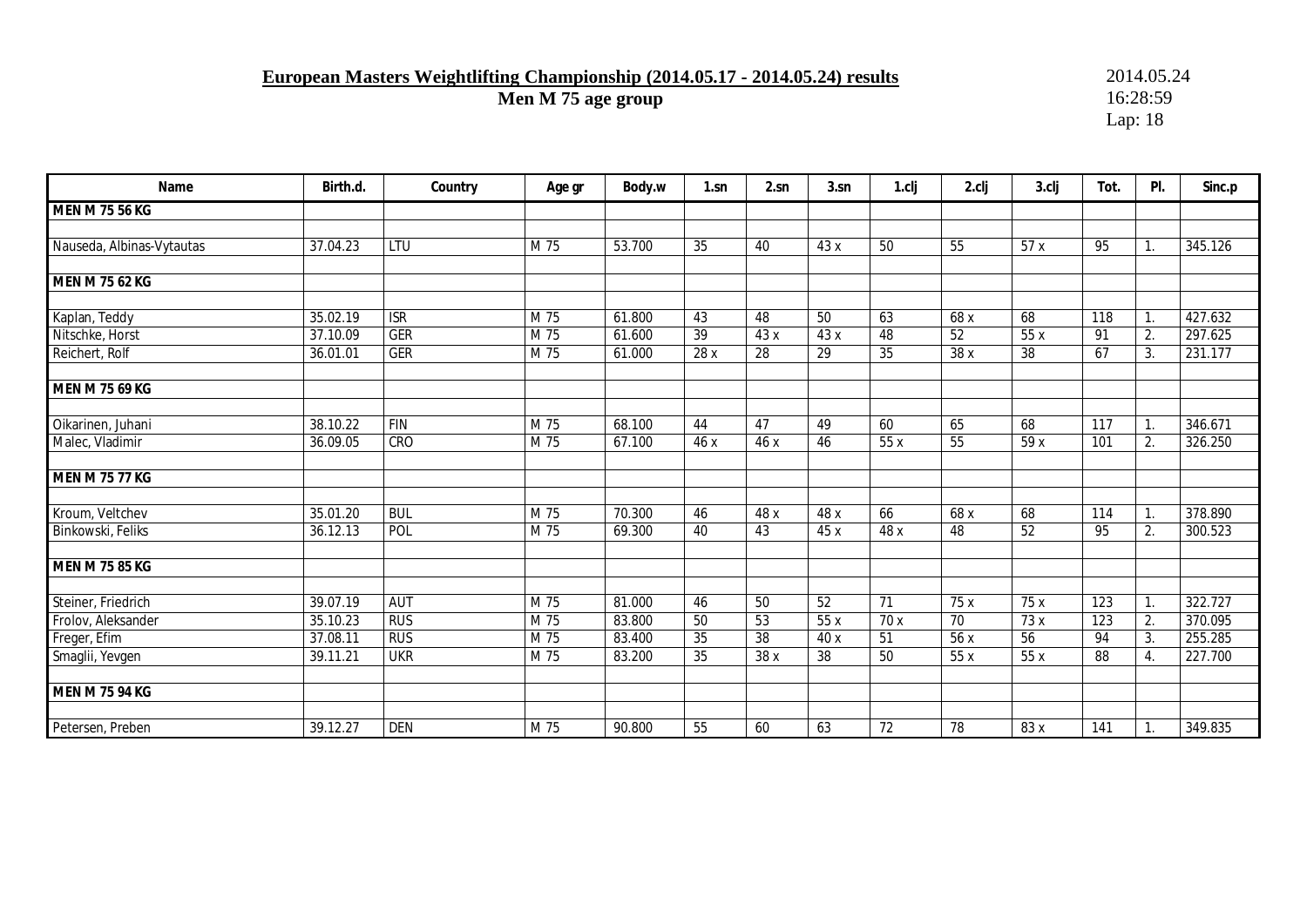### **European Masters Weightlifting Championship (2014.05.17 - 2014.05.24) results** 2014.05.24<br>Men M 75 age group 16:28:59

**Men M 75 age group** 

Lap: 19

| Name              | Birth.d. | Country    | Age gr | Body.w  | 1.sn | 2.sn | 3.sn | r.clj | 2.clj | $3$ .clj | Tot. | PI.          | Sinc.p  |
|-------------------|----------|------------|--------|---------|------|------|------|-------|-------|----------|------|--------------|---------|
| MEN M 75 105 KG   |          |            |        |         |      |      |      |       |       |          |      |              |         |
|                   |          |            |        |         |      |      |      |       |       |          |      |              |         |
| Kuhn, Heinz       | 37.02.21 | <b>GER</b> | M 75   | 94.400  | 56   | 58   | 60   | 65    | 70x   | -72      | 132  | . .          | 338.369 |
| Mittmann, Joachim | 36.03.23 | GER        | M 75   | 103.000 | 45 x | 45   | 47x  | 53    | 55    | 58 x     | 100  | $\sim$<br>z. | 259.470 |
|                   |          |            |        |         |      |      |      |       |       |          |      |              |         |
| MEN M 75 +105 KG  |          |            |        |         |      |      |      |       |       |          |      |              |         |
|                   |          |            |        |         |      |      |      |       |       |          |      |              |         |
| Nikiforov, Lev    | 36.10.05 | <b>RUS</b> | M 75   | 151.800 | 56   | 61 x | 61 X | 70x   | 70    | 80 x     | 126  |              | 299.086 |

**Men M 75 sinclair/1.: 427.632 point - Kaplan, Teddy** 

**Men M 75 sinclair/2.: 378.890 point - Kroum, Veltchev** 

**Men M 75 sinclair/3.: 370.095 point - Frolov, Aleksander**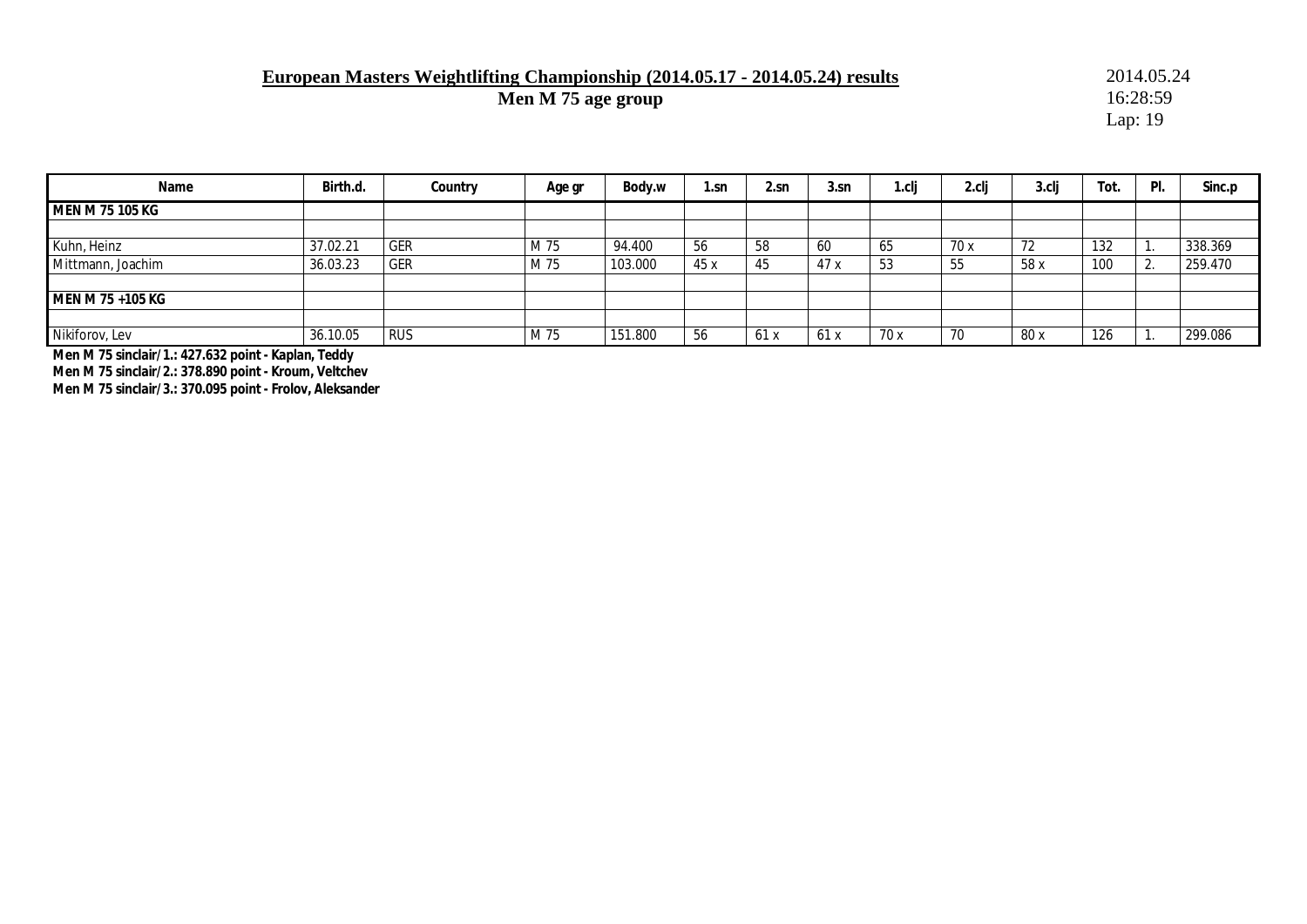**European Masters Weightlifting Championship (2014.05.17 - 2014.05.24) results** 2014.05.24<br>Men M 80+ age group 16:28:59

**Men M 80+ age group** 

| Name                                 | Birth.d. | Country    | Age gr             | Body.w | 1.sn            | 2.sn                  | 3.sn            | 1.clj                 | 2.clj           | 3.clj      | Tot.            | PI.      | Sinc.p  |
|--------------------------------------|----------|------------|--------------------|--------|-----------------|-----------------------|-----------------|-----------------------|-----------------|------------|-----------------|----------|---------|
| MEN M 80+ 56 KG                      |          |            |                    |        |                 |                       |                 |                       |                 |            |                 |          |         |
|                                      |          |            |                    |        |                 |                       |                 |                       |                 |            |                 |          |         |
| Busygin, Jurij                       | 34.06.14 | <b>RUS</b> | M 80+              | 53.200 | $\overline{35}$ | 38                    | 40 x            | 42                    | 47 x            | 47 x       | 80              | 1.       | 347.240 |
|                                      |          |            |                    |        |                 |                       |                 |                       |                 |            |                 |          |         |
| MEN M 80+ 62 KG                      |          |            |                    |        |                 |                       |                 |                       |                 |            |                 |          |         |
| Zubov, Vasiliy                       | 31.01.31 | RUS        | $M$ 80+            | 61.600 | $\overline{30}$ | 33x                   | 33              | 46                    | 49 x            | 49 x       | 79              | 1.       | 363.408 |
| Máté Ferenc                          | 33.03.24 | <b>HUN</b> | $M$ 80+            | 62.000 | 30x             | 30x                   | 30              | 33x                   | 33              | 35x        | 63              | 2.       | 259.579 |
|                                      |          |            |                    |        |                 |                       |                 |                       |                 |            |                 |          |         |
| MEN M 80+ 69 KG                      |          |            |                    |        |                 |                       |                 |                       |                 |            |                 |          |         |
|                                      |          |            |                    |        |                 |                       |                 |                       |                 |            |                 |          |         |
| Zhyhalka, Eduard                     | 34.05.12 | <b>BLR</b> | $M$ 80+            | 67.500 | 35              | 40                    | 45              | 45                    | 50              | 53         | 98              | 1.       | 356.906 |
| MEN M 80+ 77 KG                      |          |            |                    |        |                 |                       |                 |                       |                 |            |                 |          |         |
|                                      |          |            |                    |        |                 |                       |                 |                       |                 |            |                 |          |         |
| Popilka, Vaclav                      | 29.08.26 | <b>CZE</b> | M 80+              | 69.300 | $\overline{37}$ | 41                    | 44 x            | 42 x                  | 42              | 45 x       | 83              | 1.       | 377.028 |
| Kupari, Vaino                        | 32.07.20 | <b>FIN</b> | M 80+              | 69.500 | $\overline{30}$ | 33                    | $\overline{35}$ | $\overline{35}$       | $\overline{38}$ | 40 x       | $\overline{73}$ | 2.       | 295.022 |
|                                      |          |            |                    |        |                 |                       |                 |                       |                 |            |                 |          |         |
| MEN M 80+ 85 KG                      |          |            |                    |        |                 |                       |                 |                       |                 |            |                 |          |         |
|                                      | 30.06.05 | <b>UKR</b> | $\overline{M}$ 80+ | 78.600 | 40 x            |                       |                 |                       |                 |            | 100             |          | 409.340 |
| Baziuchenko, Petro<br>Schulze, Heinz | 31.11.29 | <b>GER</b> | M 80+              | 83.400 | 30              | 40<br>$\overline{32}$ | 43 x<br>34 x    | 55<br>$\overline{28}$ | 60<br>31        | 63 x<br>33 | 65              | 1.<br>2. | 248.287 |
|                                      |          |            |                    |        |                 |                       |                 |                       |                 |            |                 |          |         |
| MEN M 80+ 94 KG                      |          |            |                    |        |                 |                       |                 |                       |                 |            |                 |          |         |
|                                      |          |            |                    |        |                 |                       |                 |                       |                 |            |                 |          |         |
| Csizmadia Károly                     | 34.06.10 | <b>HUN</b> | M 80+              | 90.000 | 50              | 55                    | 58 x            | 70                    | 75              | 78         | 133             | 1.       | 412.819 |
| Obergfell, Klaus                     | 31.09.13 | <b>GER</b> | M 80+              | 86.300 | 41              | 43                    | 45 x            | $\overline{56}$       | 59 x            | 59 x       | 99              | 2.       | 371.785 |
|                                      |          |            |                    |        |                 |                       |                 |                       |                 |            |                 |          |         |
| MEN M 80+ 105 KG                     |          |            |                    |        |                 |                       |                 |                       |                 |            |                 |          |         |
|                                      |          |            |                    |        |                 |                       |                 |                       |                 |            |                 |          |         |